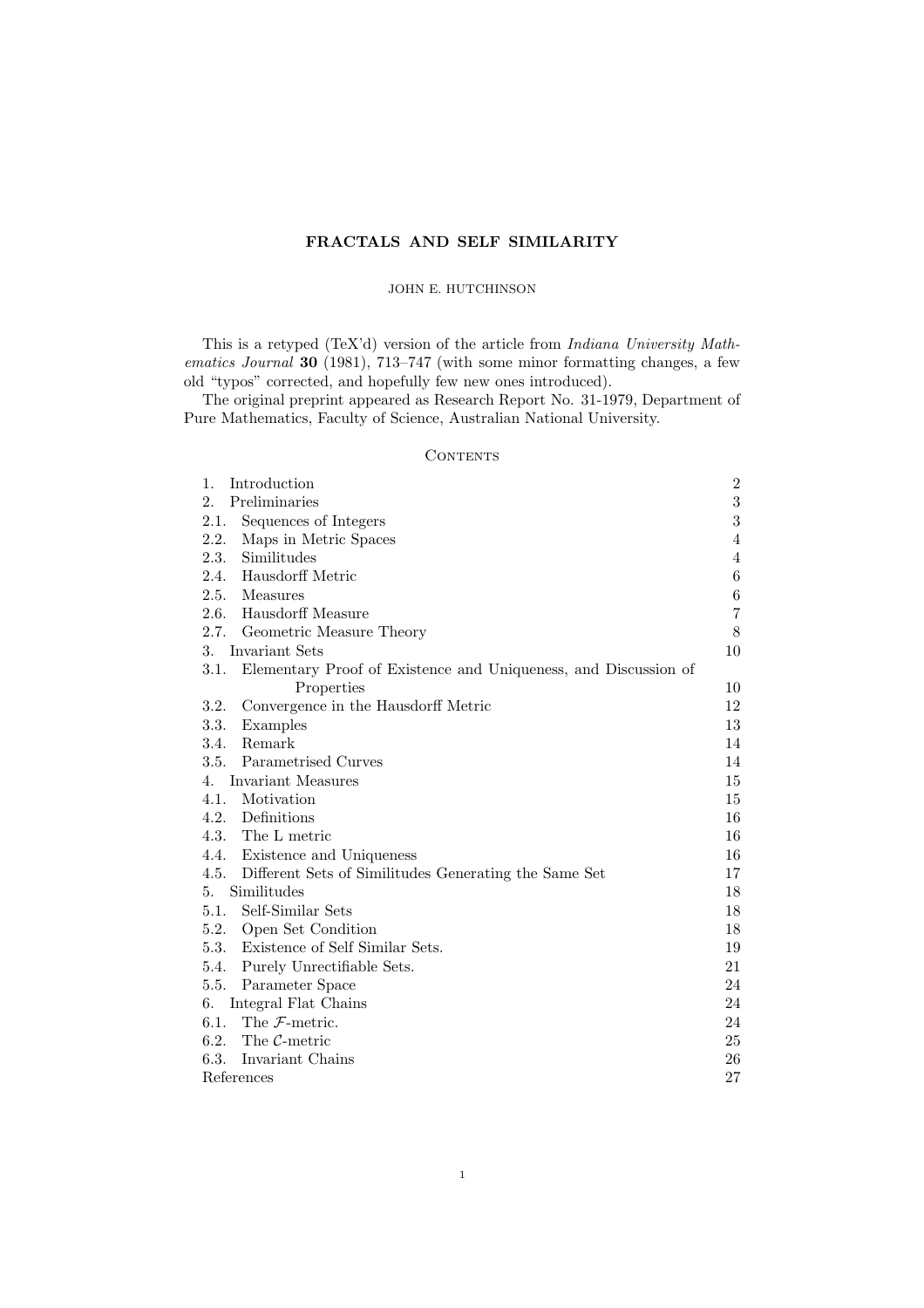#### 2 JOHN E. HUTCHINSON

### 1. INTRODUCTION

Sets with non-integral Hausdorff dimension (2.6) are called fractals by Mandelbrot. Such sets, when they have the additional property of being in some sense either strictly or statistically self-similar, have been used extensively by Mandelbrot and others to model various physical phenomena (c.f. [MB] and the references there). However, these notions have not so far been studied in a general framework.

In this paper we set up a theory of (strictly) self-similar objects, in a subsequent paper we analyse statistical self-similarity.

We now proceed to indicate the main results. The reader should refer to the examples in 3.3 for motivation. We say the compact set  $K \subset \mathbb{R}^n$  is *invariant* if there exists a finite set  $S = \{S_1, \ldots, S_N\}$  of contraction maps on  $K \subset \mathbb{R}^n$  such that  $\mathbf{v}$ 

$$
K = \bigcup_{i=1}^{N} S_i K.
$$

In such a case we say  $K$  is invariant with respect to  $S$ . Often, but not always, the  $S_i$  will be similitudes, i.e. a composition of an isometry and a homothety  $(2.3)$ .

In [MB], and in the case the  $S_i$  are similitudes, such sets are constructed by an iterative procedure using an "initial" and a "standard" polygon. However, here we need to consider instead the set  $S$ .

It turns out, somewhat surprisingly at first, that the invariant set  $K$  is determined by  $S$ . In fact, for given S there exists a unique compact set K invariant with respect to  $\mathcal S$ . Furthermore, K is the limit of various approximating sequences of sets which can be constructed from  $S$ .

More precisely we have the following result from  $3.1(3)$ ,  $3.2$ .

(1) Let  $X = (X, d)$  be a complete metric space and  $S = \{S_1, \ldots, S_N\}$  be a finite set of contraction maps  $(2.2)$  on X. Then there exists a unique closed bounded set K such that  $K = \bigcup_{i=1}^{N} S_i K$ . Furthermore, K is compact and is the closure of the set of fixed points  $s_{i_1...i_p}$  of finite compositions  $S_{i_1} \circ \cdots \circ S_{i_p}$  of members of S.

For arbitrary  $A \subset X$  let  $\mathcal{S}(A) = \bigcup_{i=1}^N S_i A$ ,  $\mathcal{S}^p(A) = \mathcal{S}(\mathcal{S}^{p-1}(A))$ . Then for closed bounded A,  $S^p(A) \to K$  in the Hausdorff metric (2.4).

The compact set K in (1) is denoted  $|\mathcal{S}|$ .  $|\mathcal{S}|$  supports various measures in a natural way. We have the following from 4.4.

(2) In addition to the hypotheses of (1), suppose  $\rho_1, \ldots, \rho_N \in (0,1)$  and  $\sum_{i=1}^{N} \rho_i = 1$ . Then there exists a unique Borel regular measure  $\mu$  of total mass 1 such that  $\mu = \sum_{i=1}^{N} \rho_i S_{i\#}(\mu)$ . Furthermore spt $(\mu) = |\mathcal{S}|$ .

The measure  $\mu$  is denoted  $\|\mathcal{S}, \rho\|$ .

The set  $|S|$  will not normally have integral Hausdorff dimension. However, in case  $(X, d)$  is  $\mathbb{R}^n$  with the Euclidean metric,  $|\mathcal{S}|$  can often be treated as an mdimensional object,  $m$  an integer, in the sense that there is a notion of integration of  $C^{\infty}$  m-forms over  $|\mathcal{S}|$ . In the language of geometric measure theory (2.7),  $|\mathcal{S}|$ supports an m-dimensional integral flat chain. The main result here is 6.3(3).

Now suppose  $(X, d)$  is  $\mathbb{R}^n$  with the Euclidean metric, and the  $S_i \in \mathcal{S}$  are similitudes. Let Lip  $S_i = r_i$  (2.2) and let D be the unique positive number for which  $\sum_{i=1}^{N} r_i^D = 1$ . Then D is called the *similarity dimension* of S, a term coined by Mandelbrot. In case a certain "separation" condition holds, namely the open set condition of  $5.2(1)$ , one has the following consequences from  $5.3(1)$  (see  $2.6(1)$ ,  $(3)$ ) for notation).

(3)

- (i)  $D=Hausdorff$  dimension of  $|\mathcal{S}|$  and  $0 < \mathcal{H}^D(|\mathcal{S}|) < \infty$ ,
- (ii)  $\mathcal{H}^D(S_i|\mathcal{S}| \cap S_j|\mathcal{S}|) = 0$  if  $i \neq j$ ,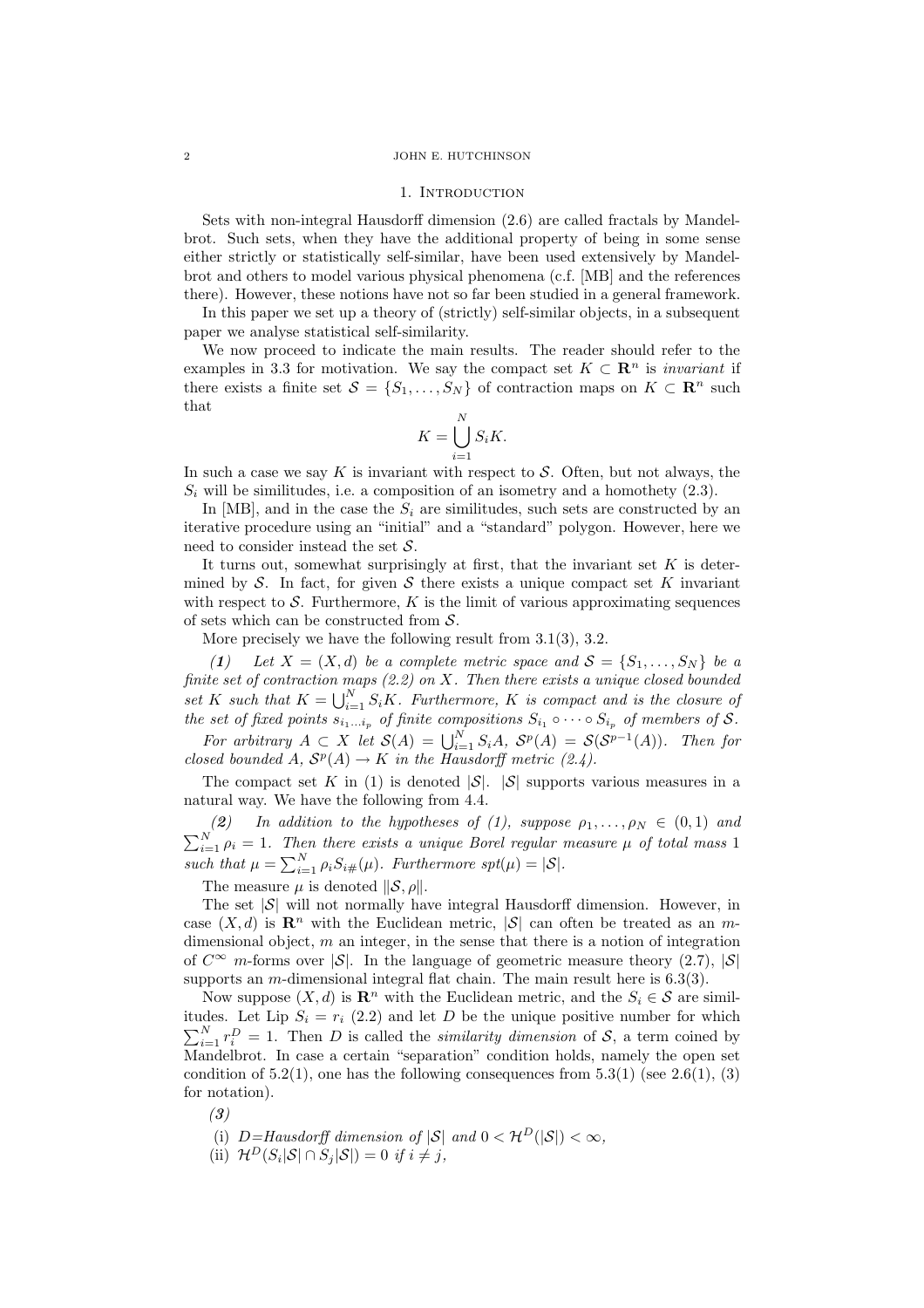(iii) there exist  $\lambda_1, \lambda_2$  such that for all  $k \in |\mathcal{S}|$ ,

$$
0 < \lambda_1 \le \theta_*^D(|\mathcal{S}|, k) \le \theta^{*D}(|\mathcal{S}|, k) \le \lambda_2 < \infty,
$$

(iv)  $\|\mathcal{S}, \rho\| = [\mathcal{H}^D(|\mathcal{S}|)]^{-1} \mathcal{H}^D \lfloor |\mathcal{S}| \text{ if } \rho_i = r_i^D.$ 

A result equivalent to (3)(i) was first proved by Moran in [MP].

With a stronger separation condition we prove in 5.4(1) that for suitable m,  $|S|$ meets no m-dimensional  $C^1$  manifold in a set of strictly positive  $\mathcal{H}^m$  measure. In the notation of [FH],  $|\mathcal{S}|$  is purely  $(\mathcal{H}^m, m)$  unrectifiable.

In the case of similitudes in  $\mathbb{R}^n$ , it is possible to parametrise invariant sets by points in a  $C^{\infty}$  manifold (5.5).

My special thanks to F. J. Almgren, Jr., for making possible my stay at Princeton University, for suggesting I begin this study, and for his continuing comments and enthusiasm. I would also like to thank L. Simon for advice and for his invitation to Melbourne University. Helpful suggestions came from members of the Princeton and Melbourne seminars, especially R. Hardt, V. Scheffer and B. White.

Finally I wish to thank Benoit Mandelbrot, from whose ideas this paper developed.

#### 2. Preliminaries

 $(X, d)$  is always a complete metric space, often Euclidean space  $\mathbb{R}^n$  with the Euclidean metric.

$$
\mathbf{B}(a,r) = \{x \in X : d(a,x) \le r\},\
$$
  

$$
\mathbf{U}(a,r) = \{x \in X : d(a,x) < r\}.
$$

If  $A \subset X$ , then  $\overline{A}$  is the closure of  $A$ ,  $A^{\circ}$  is the interior,  $\partial A$  is the boundary, and  $A^c$  is the complement  $X \sim A$ .

A C 1 function is one whose first partial derivatives exist and are continuous. A  $C^{\infty}$  function is a function having partial derivatives of all orders.

A  $C^1$  manifold in  $\mathbf{R}^n$  will mean a continuously differentiable embedded submanifold having the induced topology from  $\mathbb{R}^n$ .

A proper function is a function for which the inverse of every compact set is compact.

2.1. Sequences of Integers.  $P = \{1, 2, ...\}$  is the set of positive integers.  $N \in \mathbf{P}$ ,  $N \geq 2$  is usually fixed.

(1) Ordered p-tuples are denoted  $\langle i_1, \ldots, i_p \rangle$ , where usually each  $i_j \in \{1, \ldots, N\}$ . We write  $\alpha \prec \beta$  if  $\alpha$ ,  $\beta$  are p-tuples with  $\alpha$  an initial segment of  $\beta$ , i.e.  $\alpha =$  $\langle i_1, \ldots, i_p \rangle$  and  $\beta = \langle i_1, \ldots, i_p, i_{p+1}, \ldots, i_{p+q} \rangle$  for some  $q \ge 0$ .  $\alpha \preceq \beta$  means  $\alpha \prec \beta$ and  $\alpha \neq \beta$ .

 $(2)$   $\mathbf{C}(N)$ , the *Cantor set on N symbols*, is the set of maps (i.e. sequences)  $\alpha : \mathbf{P} \to \{1, \ldots, N\}.$  Thus  $\mathbf{C}(N) = \prod_{p=1}^{\infty} \{1, \ldots, N\}.$  We write  $\alpha_p$  for  $\alpha(p).$  A typical element of  $\mathbf{C}(N)$  is often written  $\alpha_1 \dots \alpha_p \dots$ , or  $i_1 \dots i_p \dots$ . We extend the notation  $\alpha \prec \beta$  to the case  $\alpha = \langle i_1, \ldots, i_p \rangle$  and  $\beta = i_1 \ldots i_p i_{p+1} \ldots i_q \ldots \in \mathbf{C}(N)$ .

(3) If  $i \in \{1, ..., N\}$  and  $\alpha = \langle i_1, ..., i_p \rangle$  is a p-tuple, then  $i\alpha = \langle i, i_1, ..., i_p \rangle$  is just concatenation of i and  $\alpha$ . Similarly if  $\alpha \in \mathbf{C}(N)$  then  $i\alpha = i\alpha_1 \dots \alpha_{p-1}\alpha_p \dots$ Likewise if  $\beta$  is a q-tuple and  $\alpha$  is a p-tuple or  $\alpha \in \mathbf{C}(N)$  we form  $\beta \alpha$  in the obvious way.

The ith shift operator  $\sigma_i = \mathbf{C}(N) \to \mathbf{C}(N)$  is given by  $\sigma_i(\alpha) = i\alpha$ .

(4)  $\mathbf{C}(N)$  is given the product topology (also called the weak topology) induced from the discrete topology on each factor  $\{1, \ldots, N\}$ . Thus a sub-basis of open sets is given by sets of the form  $\{\alpha : \alpha_p = i\}$  where  $p \in \mathbf{P}, i \in \{1, ..., N\}$ .  $\mathbf{C}(N)$  is compact.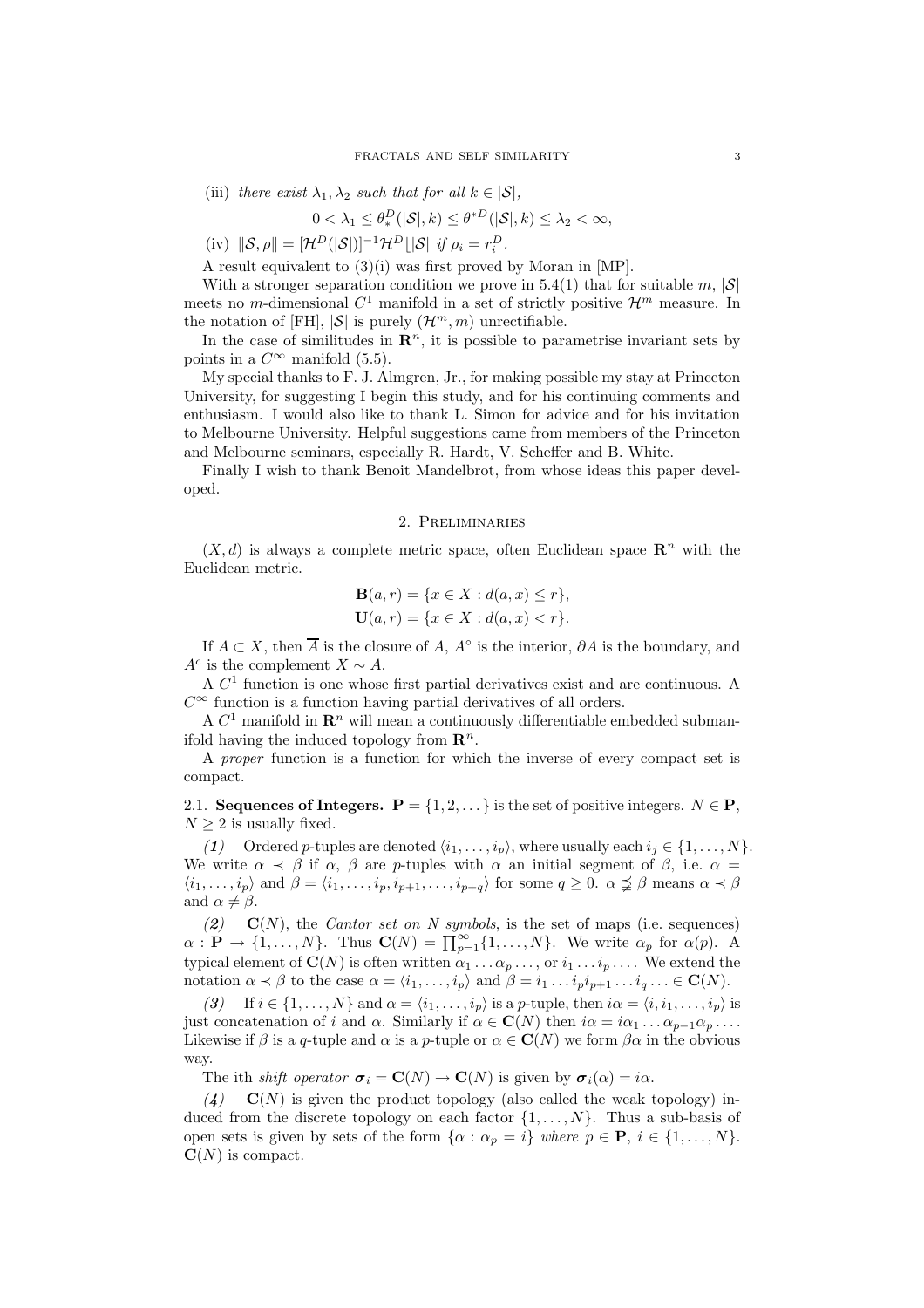(5) By  $\hat{i}_1 \dots \hat{i}_p$  we mean the infinite sequence  $i_1 \dots i_p i_1 \dots i_p \dots i_1 \dots i_p \dots \in$  $\mathbf{C}(N)$ . Thus  $i_1 \ldots i_p \hat{i}_{p+1} \ldots \hat{i}_{p+q}$  may be regarded as the general *rational* element of  $\mathbf{C}(N)$ .

 $(6)$  The set I will always be a finite set of finite ordered tuples (of not necessarily equal length) from  $\{1, \ldots, N\}$ .

 $\hat{I} = {\alpha_1 \dots \alpha_q \dots : \alpha_i \in I} \subset \mathbf{C}(N)$ , where we are concatenating finite ordered tuples in the obvious way. Thus if  $I = \{ \langle 1 \rangle, \ldots, \langle N \rangle \}$  then  $\hat{I} = \mathbf{C}(N)$ . If  $I =$  $\{\langle 1, 2 \rangle, \langle 1 \rangle\}$  then  $2\alpha_2 \dots \alpha_p \dots \notin \hat{I}$ , etc.

(7) For  $\alpha$  an ordered tuple, let  $\alpha^* = {\beta \in \mathbf{C}(N) : \alpha \prec \beta}.$ 

We say I is secure if for every  $\beta \in \mathbf{C}(N)$  there exists  $\alpha \in I$  such that  $\alpha \prec \beta$ . This is equivalent to: for every p-tuple  $\beta$  with  $p = \max{\{\text{length }\alpha : \alpha \in I\}}$ , there exists  $\alpha \in I$  such that  $\alpha \prec \beta$ . Since I is finite there is an obvious algorithm to check if I is secure.

We say I is tight if for every  $\beta \in \mathbf{C}(N)$  there exists exactly one  $\alpha \in I$  such that  $\alpha \prec \beta$ . Again one can always check, in a finite number of steps, if I is tight.

## (8) Proposition

(i) The following are equivalent

$$
(1) \hat{I} = \mathbf{C}(N),
$$

- (2)  $\mathbf{C}(N) = \bigcup_{\alpha \in I} \alpha^*,$
- $(3)$  *I* is secure.

(ii) The following are equivalent:

- (1) Each member of  $\mathbf{C}(N)$  has a unique decomposition of the form  $\alpha_1 \dots \alpha_q \dots$ , with  $\alpha_i \in I$ ,
- (2)  $\mathbf{C}(N) = \bigvee_{\alpha \in I} \alpha^*$  (disjoint union),
- $(3)$  *I* is tight.

*Proof.* In both cases the implications (i) $\Rightarrow$ (ii) $\Rightarrow$ (ii) $\Rightarrow$ (i) are clear.

(9) One can check that I is tight iff I is essential and satisfies the tree condition, in the sense of [OP, III].

2.2. Maps in Metric Spaces. If  $F : X \to X$ , then we define the Lipschitz constant of F by

$$
\text{Lip}F = \sup_{x \neq y} \frac{d(F(x), F(y))}{d(x, y)}.
$$

Of course if  $\text{Lip}F = \lambda$ , then  $d(F(x), F(y)) \leq \lambda d(x, y)$  for all  $x, y \in X$ , and moreover LipF is the least such  $\lambda$ . We say F is Lipschitz if LipF  $<\infty$  and F is a contraction if  $\text{Lip}F < 1$ .

 $(1)$  It is a standard fact that every contraction map (in a complete metric space) has a unique fixed point.

(2) **Definition**. Suppose  $S = \{S_1, \ldots, S_N\}$  is a finite family of maps  $S_i : X \to Y$ X. Then  $S_{i_1...i_p} = S_{i_1} \circ \cdots \circ S_{i_p}$ .

2.3. Similitudes.  $S: X \to X$  is a *similitude* if  $d(S(x), S(y)) = rd(x, y)$  for all  $x, y \in X$  and some fixed r.

> $\boldsymbol{\mu}_r : \mathbf{R}^n \to \mathbf{R}^n$  is the *homothety*  $\boldsymbol{\mu}_r(x) = rx$  ( $r \ge 0$ ).  $\boldsymbol{\tau}_b : \mathbf{R}^n \to \mathbf{R}^n$  is the translation  $\boldsymbol{\tau}_b(x) = x - b$ .

(1) Proposition.  $S : \mathbb{R}^n \to \mathbb{R}^n$  is a similitude iff  $S = \mu_r \circ \tau_b \circ O$  for some homothety  $\boldsymbol{\mu}_r$ , translation  $\boldsymbol{\tau}_b$ , and orthonormal transformation O.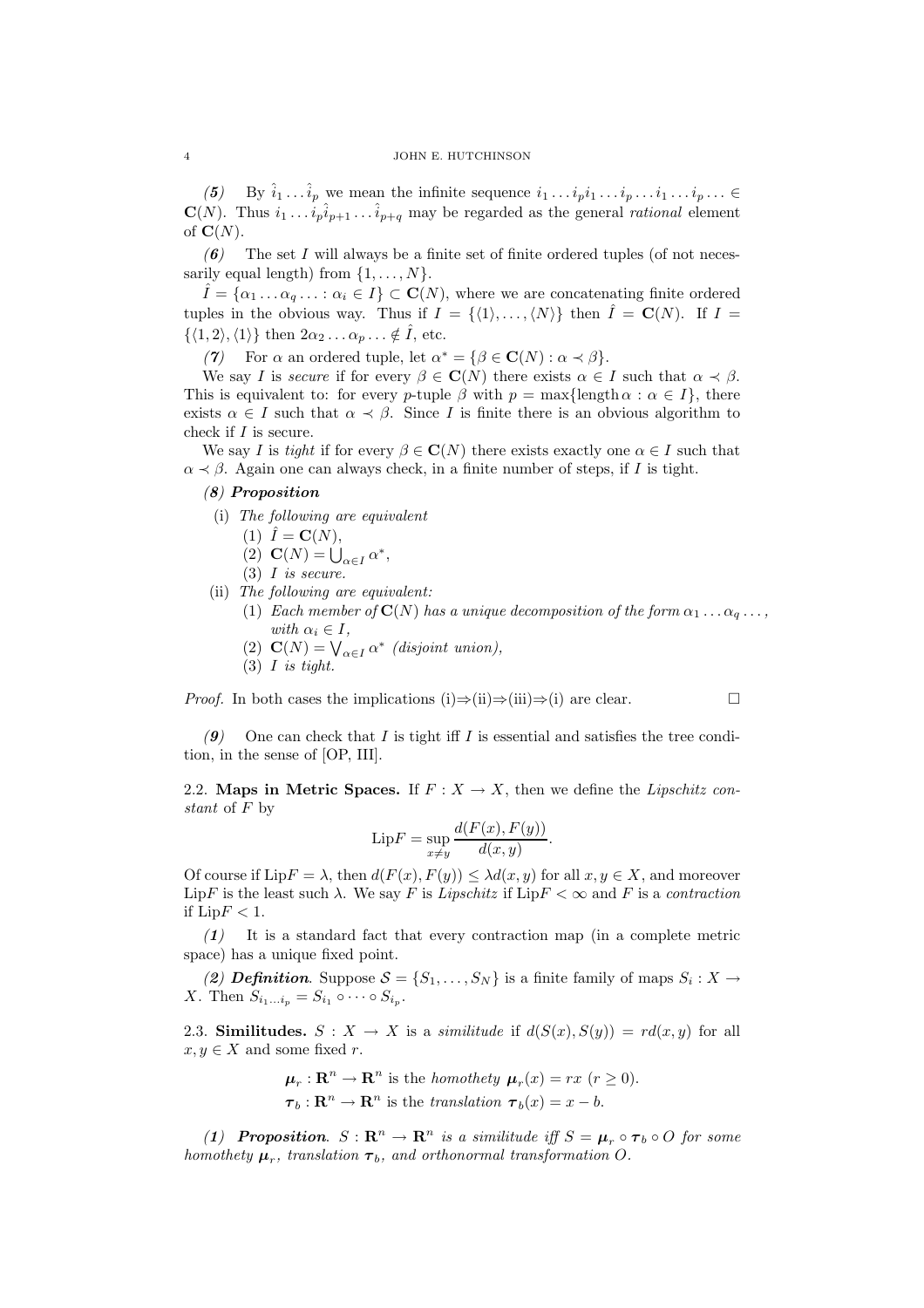Proof. The "only if" is clear.

Conversely, let S be a similitude, Lip $S = r \neq 0$ . Let  $g(x) = r^{-1}(S(x) - S(0))$ . Then  $q$  is an isometry fixing 0.

Since

$$
(x,y) = \frac{1}{2} [||x||^2 + ||y||^2 - ||x - y||^2]
$$
  
= 
$$
\frac{1}{2} [[d(0,x)]^2 + [d(0,y)]^2 - [d(x,y)]^2],
$$

it follows g preserves inner products.

Let  $\{e_i: 1 \leq i \leq N\}$  be an orthonormal basis for  $\mathbb{R}^n$ . Then  $\{g(e_i): 1 \leq i \leq N\}$ is also on orthonormal basis, and hence

$$
g(x) = \sum_{i=1}^{n} (g(x), g(e_i))g(e_i) = \sum_{i=1}^{n} (x, e_i) g(e_i),
$$

since  $g$  preserves inner products. It follows  $g$  is linear and so is an orthonormal transformation.

Since

$$
S(x) = rg(x) + S(0) = r(g(x) + r^{-1}S(0)),
$$

it follows

$$
S = \boldsymbol{\mu}_r \circ \boldsymbol{\tau}_{-r^{-1}S(0)} \circ g,
$$

and we are done.  $\Box$ 

(2) **Remark**. The same proof works in a Hilbert space to show that  $S$  is a similitude iff  $S = \mu_r \circ \tau_b \circ O$ , where now O is a unitary transformation.

 $(3)$  Convention. For the rest of this paper, unless mentioned otherwise, all similitudes are contractions.

(4) Returning to the case  $(\mathbb{R}^n, d)$ , let the similitude S have fixed point a, let LipS = r, and let O be the orthonormal transformation given by  $O(x)$  =  $r^{-1}[S(x+a)-a]$  (orthonormal since the origin is clearly fixed and O is clearly an isometry, now use  $(1)$ ).

Then

$$
S(x+a) = rO(x) + a,
$$

so

$$
S(x) = rO(x - a) + a,
$$

and hence

$$
S=\tau_a^{-1}\circ \mu_r\circ O\circ \tau_a=(\tau_a^{-1}\circ \mu_r\circ \tau_a)\circ (\tau_a^{-1}\circ O\circ \tau_a),
$$

so that S may be conveniently thought of as an orthonormal transformation about a followed by a homothety about a. We write

$$
S = (a, r, O)
$$

and say that  $S$  is in *canonical form.* a and  $r$  are uniquely determined by  $S$ , and so is *O* if  $r \neq 0$ .

If  $S_1 = (a_1, r_1, O_1), S_2 = (a_2, r_2, O_2),$  then  $S_1 \circ S_2 = (a, r, O)$  where  $r = r_1 r_2$ and  $O = O_1 \circ O_2$ . However the expression for a is not as simple, a calculation gives

$$
a = a_2 + (I - r_1r_2O_1O_2)^{-1}(I - r_1O_1)(a_2 - a_1).
$$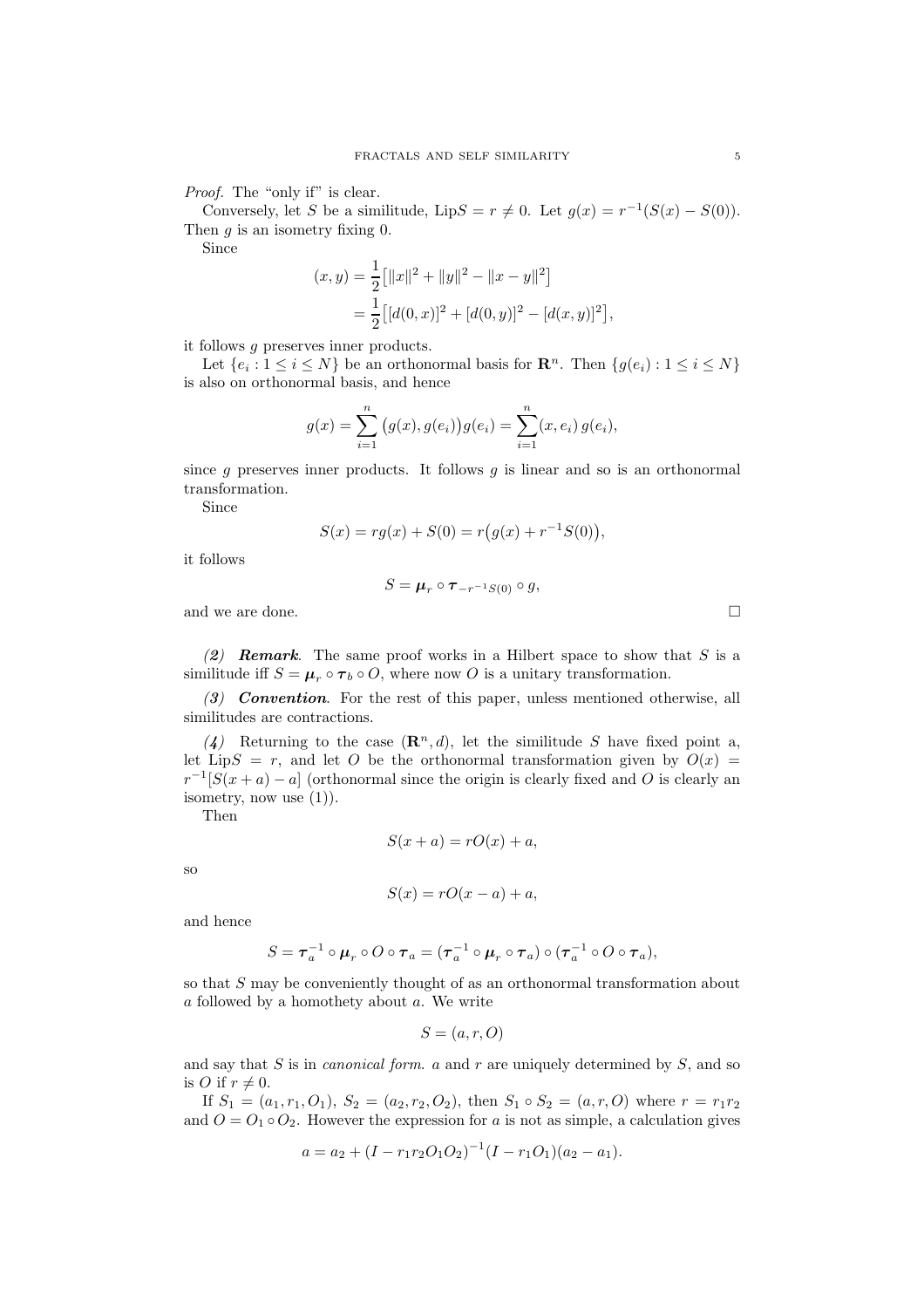2.4. Hausdorff Metric. If  $x \in X$ ,  $A \subset X$ , define the *distance* between x and A by

$$
d(x, A) = \inf\{d(x, a) : a \in A\}.
$$

If  $A \subset X$ ,  $\varepsilon > 0$ , define the  $\varepsilon$ -neighbourhood of A by

$$
A_{\varepsilon} = \{ x \in X : d(x, A) < \varepsilon \}.
$$

Thus  $A \subset A_{\varepsilon}$ .

Let  $\mathcal B$  be the class of non-empty closed bounded subsets of X. Let  $\mathcal C$  be the class of non-empty compact subsets.

Define the Hausdorff metric  $\delta$  on  $\beta$  by

$$
\delta(A, B) = \sup \{ d(a, B), d(b, A) : a \in A, b \in B \}.
$$

Thus  $\delta(A, B) < \varepsilon$  iff  $A \subset B_{\varepsilon}$  and  $B \subset A_{\varepsilon}$ . It is easy to check that  $\delta$  is a metric on B.

It follows from [FH, 2.10.21] that  $(\mathcal{B}, \delta)$  is a complete metric space. It also follows that if  $K \subset X$  is compact, then  $\mathcal{C} \cap \{A : A \subset K\}$  is compact.

Some elementary properties of  $\delta$  which we will use are: let  $F: X \to X$ , then

(i)  $\delta(F(A), F(B)) \le \text{Lip}(F) \, \delta(A, B),$ 

(ii)  $\delta\left(\bigcup_{i\in I} A_i, \bigcup_{i\in I} B_i\right) \leq \sup_{i\in I} \delta(A_i, B_i).$ 

## 2.5. Measures.

(1) A measure  $\mu$  on a set X is a map  $\mu : \mathcal{P}(X) = \{A : A \subset X\} \to [0, \infty]$  such that

(i)  $\mu(\emptyset) = 0$ ,

(ii) 
$$
\mu\left(\bigcup_{i=1}^{\infty} E_i\right) \leq \sum_{i=1}^{\infty} \mu(E_i), \quad E_i \subset X.
$$

It follows  $A \subset B$  implies  $\mu(A) \leq \mu(B)$ . Thus  $\mu$  is what is often called an outer measure. One says A is measurable iff  $\mu(T) = \mu(T \cap A) + \mu(T \sim A)$  for all  $T \subset X$ . The family of measurable sets forms a  $\sigma$ -algebra.  $\mu$  is a *finite measure* if  $\mu(X) < \infty$ . If  $A \subset X$ ,  $\mu | A$  is the measure defined by  $\mu | A(E) = \mu(A \cap E)$ .

From now on,  $X = (X, d)$  is a complete metric space. One says that  $\mu$  is *Borel* regular iff all Borel sets are measurable and for each  $A \subset X$  there exists a Borel set  $B \supseteq A$  with  $\mu(A) = \mu(B)$ . If  $\mu$  is finite and Borel regular, it follows from [FH, 2.2.2.] that for arbitrary Borel sets  $E \subset X$ ,

- (i)  $\mu(E) = \sup \{ \mu(K) : E \supset K \text{ closed} \}.$
- (ii)  $\mu(E) = \inf \{\mu(V) : E \subset V \text{ open}\}.$
- (2) We define the *support* of  $\mu$  to be the closed set

$$
\text{spt}\mu = X \sim \bigcup \{ V : V \text{ open, } \mu(V) = 0 \}.
$$

Define the mass of  $\mu$  by

$$
\mathbf{M}(\mu) = \mu(X).
$$

Define  $\mathcal M$  to be the set of Borel regular measures having bounded support and finite mass.

Define

$$
\mathcal{M}^1 = \{ \mu \in \mathcal{M} : \mathbf{M}(\mu) = 1 \}.
$$

For  $a \in X$  define  $\delta_a = [[a]] \in \mathcal{M}^1$  by  $\delta_a(A) = 1$  if  $a \in A$ ,  $\delta_a(A) = 0$  if  $a \notin A$ .

(3) Let  $\mathcal{BC}(X) = \{f : X \to R : f \text{ is continuous and bounded on bounded subsets}\}.$ For  $\mu \in \mathcal{M}, \phi \in \mathcal{BC}(X)$ , define  $\mu(\phi) = \int \phi \, d\mu$ . Then  $\mu : \mathcal{BC} \to [0, \infty)$ ,  $\mu$  is linear, and  $\mu$  is positive (i.e.  $\phi(x) \geq 0$  for all x implies  $\mu(\phi) \geq 0$ ).

If  $f: X \to X$  is continuous and sends bounded sets to bounded sets (e.g. if f is Lipschitz), then we define  $f_{\#}: \mathcal{M} \to \mathcal{M}$  by  $f_{\#}\mu(E) = \mu(f^{-1}(E))$ . Equivalently  $f_{\#}\mu(\phi) = \mu(\phi \circ f)$ . Notice that  $\mathbf{M}(f_{\#}\mu) = \mathbf{M}(\mu)$ .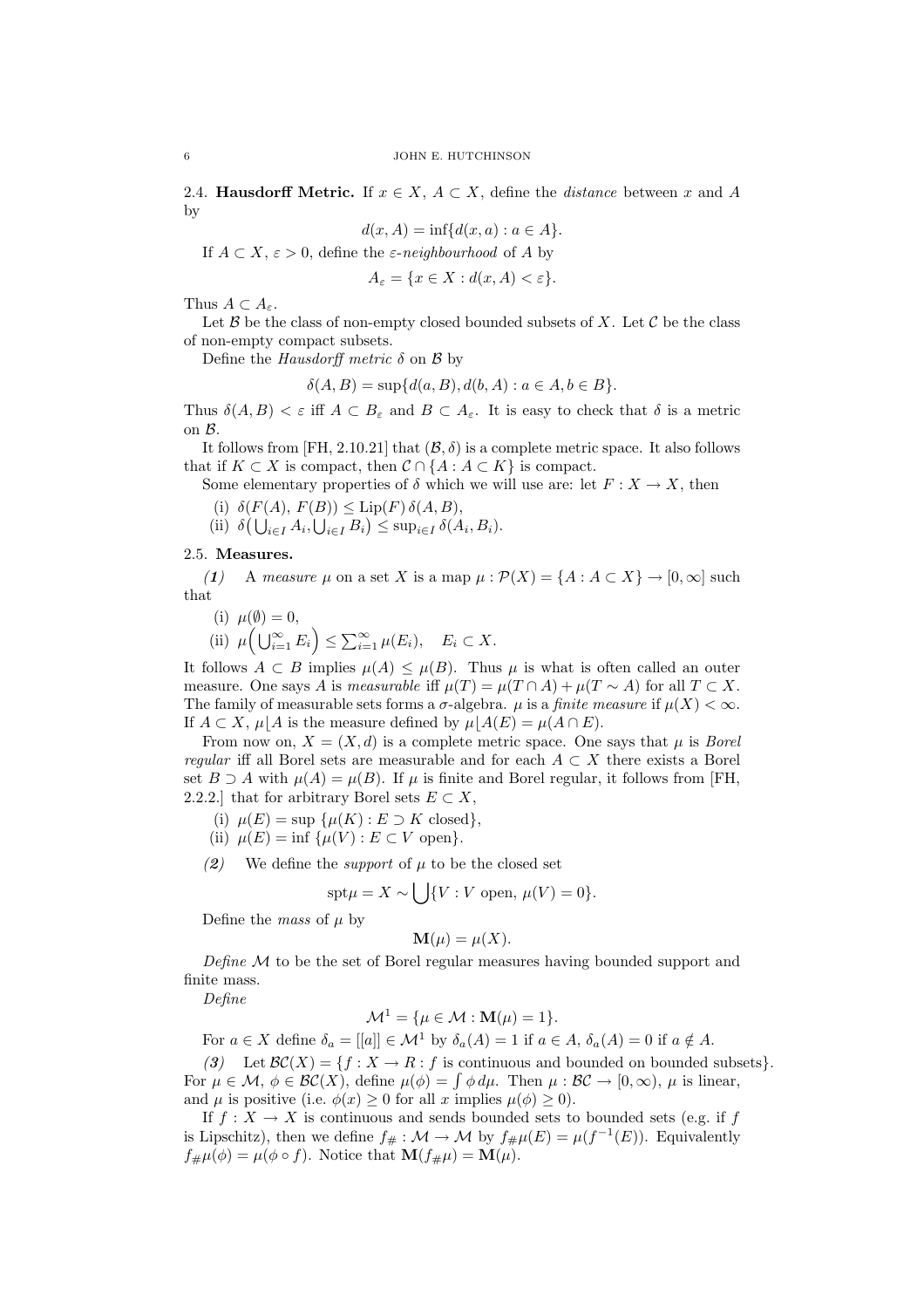We define the *weak topology* on  $M$  by taking as a sub-basis all sets of the form  $\{\mu : a < \mu(\phi) < b\}$ , for arbitrary real  $a < b$  and arbitrary  $\phi \in \mathcal{BC}(X)$ . It follows  $\mu_i \to \mu$  in the weak topology iff  $\mu_i(\phi) \to \mu(\phi)$  for all  $\phi \in \mathcal{BC}(X)$ .

## 2.6. Hausdorff Measure.

(1) Let the real number  $k > 0$  be fixed. For every  $\delta > 0$  and  $E \subset X$  we define

$$
\mathcal{H}_{\delta}^{k}(E) = \inf \left\{ \sum_{i=1}^{\infty} \alpha_{k} 2^{-k} (\text{diam } E_{i})^{k} : E \subset \bigcup_{i=1}^{\infty} E_{i}, \text{diam } E_{i} \le \delta \right\}
$$
  

$$
\mathcal{H}^{k}(E) = \lim_{\delta \to 0} \mathcal{H}_{\delta}^{k}(E) = \sup_{\delta \ge 0} \mathcal{H}_{\delta}^{k}(E).
$$

 $\mathcal{H}^{k}(E)$  is called the *Hausdorff* k-dimensional measure of E. A reference is [FH, 2.10.3].  $\alpha_k$  is a suitable normalising constant. If k is an integer,  $\alpha_k = \mathcal{L}^k \{x \in \mathbf{R}^k :$  $|x| \leq 1$ . For arbitrary k we define  $\alpha_k = \Gamma(\frac{1}{2})^k/\Gamma(\frac{k}{2}+1)$ . The particular value of  $\alpha_k$  for non-integer k will not be important. The value of  $\mathcal{H}^k(E)$ , but not that of  $\mathcal{H}_{\delta}^{k}(E)$ , remains unchanged if we restrict the  $E_{i}$  to be open (or closed, or convex).

 $\mathcal{H}^k$  is a Borel regular measure, but  $\mathcal{H}^k$  is not normally finite on bounded sets. If  $X = \mathbb{R}^n$  then  $\mathcal{H}^n = \mathcal{L}^n$ .  $\mathcal{H}^0$  is counting measure. If  $f : A \subset \mathbb{R}^m \to \mathbb{R}^n$  is  $C^1$ and one-one, then  $\mathcal{H}^m(f(A)) = \int_A J(f) d\mathcal{L}^m$ , where  $J(f)$  is the Jacobian. Thus  $\mathcal{H}^k$  agrees with usual notions of k-dimensional volume on "nice" sets in case k is an integer.

If  $F: X \to X$  is Lipschitz, then  $\mathcal{H}^k(F(A)) \leq (\text{Lip} F)^k \mathcal{H}^k(A)$ . If F is a similitude,  $F_{\#} \mathcal{H}^k = (\text{Lip}F)^{-k} \mathcal{H}^k.$ 

For each  $E \subset X$  there is a unique real number k, called the Hausdorff dimension of E, written dim E, such that  $\mathcal{H}^{\alpha}(E) = \infty$  if  $\alpha < k$ ,  $\mathcal{H}^{\alpha}(E) = 0$  if  $\alpha > k$ .  $\mathcal{H}^{k}(E)$ can take any value in  $[0, \infty]$ .

(2) Suppose  $S: X \to X$  is a similitude with  $\text{Lip}S = r$ . Then  $\mathcal{H}^k[S(A)] =$  $r^k S_\#(\mathcal{H}^k[A])$ . For  $(\mathcal{H}^k[S(A))(E) = \mathcal{H}^k(S(A) \cap E) = \mathcal{H}^k(S(A \cap S^{-1}(E)))$  $r^k \mathcal{H}^k(A \cap S^{-1}(E)) = r^k (\mathcal{H}^k\lfloor A)(S^{-1}(E)) = r^k S_{\#}(H^k\lfloor A)(E).$ 

(3) The lower (upper) k-dimensional density of the set A at the point x is defined respectively to be

$$
\theta_*^k(A, x) = \liminf_{r \to 0} \frac{\mathcal{H}^k(A \cap \mathbf{B}(x, r))}{\alpha_k r^k}
$$

$$
\theta^{*k}(A, x) = \limsup_{r \to 0} \frac{\mathcal{H}^k(A \cap \mathbf{B}(x, r))}{\alpha_k r^k}.
$$

If they are equal, their common value is called the  $k$ -dimensional density of  $A$  at x, and is written  $\theta^k(A, x)$ .

Likewise, for  $\mu$  a measure on X we define

$$
\theta_*^k(\mu, x) = \liminf_{r \to 0} \frac{\mu(\mathbf{B}(x, r))}{\alpha_k r^k},
$$

$$
\theta^{*k}(\mu, x) = \limsup_{r \to 0} \frac{\mu(\mathbf{B}(x, r))}{\alpha_k r^k},
$$

and  $\theta^k(\mu, x)$  to be their common value if both are equal. Thus  $\theta^k_*(A, x) = \theta^k_*(\mathcal{H}^k[A, x),$ and similarly for  $\theta^{*k}, \theta^k$ .

Upper densities turn out to be more important than lower densities. The main results we will need are that for  $\mu \in \mathcal{M}$ ,

- (i)  $\theta^{*k}(\mu, a) \ge \lambda$  for all  $a \in A$  implies  $\mathcal{H}^k(A) \le \lambda^{-1} \mu(A)$ ,
- (ii)  $\theta^{*k}(\mu, a) \leq \lambda$  for all  $a \in A$  implies  $\mathcal{H}^k(A) \geq 2^{-k}\lambda^{-1}\mu(A)$ .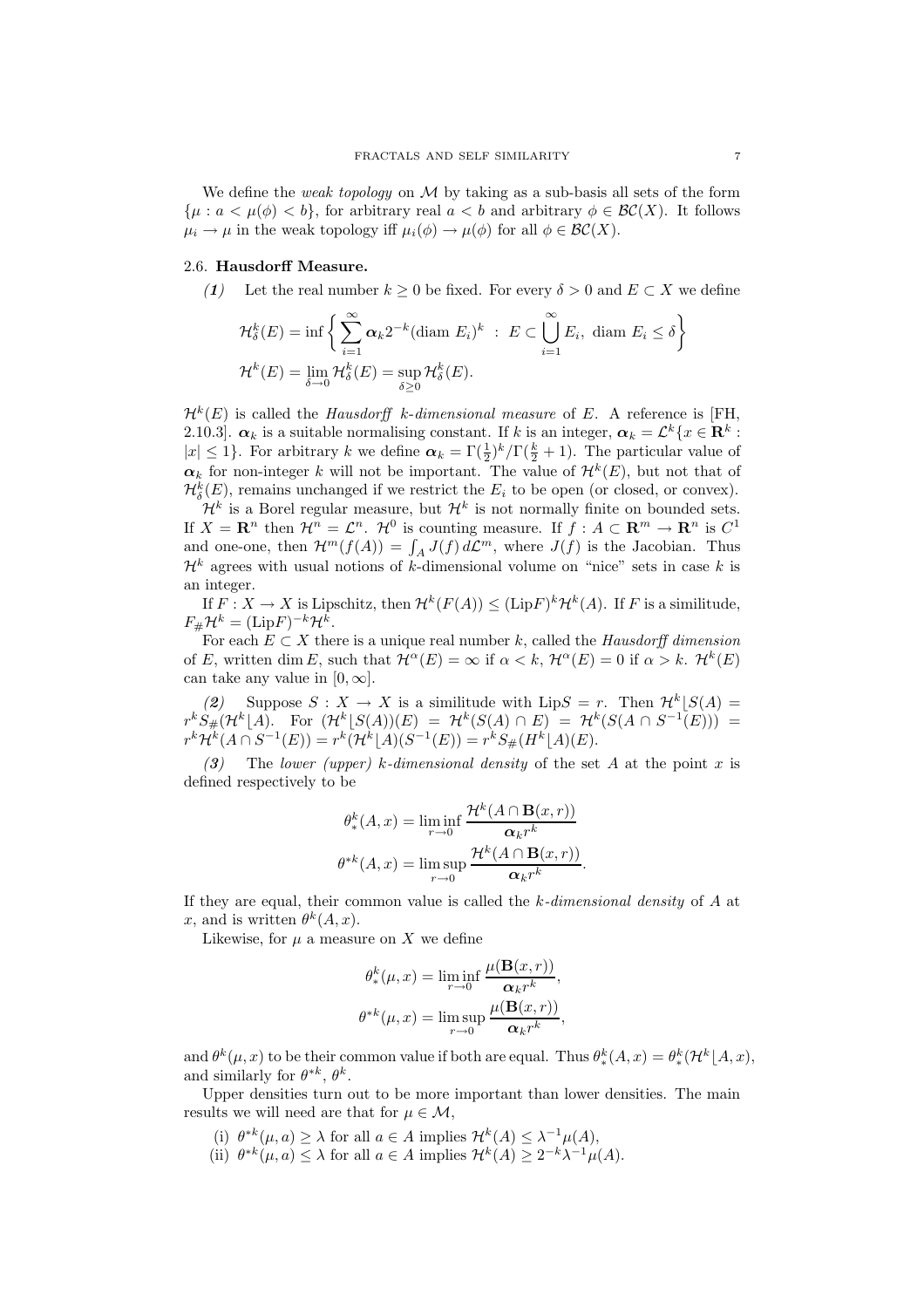In particular if  $0 < \mu(A) < \infty$ , and the upper density is bounded away from 0 and  $\infty$ , this enables us to establish that  $0 < H^k(A) < \infty$ . For a reference see [FH,  $2.10.19(1), (3)$ ].

2.7. Geometric Measure Theory. We will briefly sketch the ideas from geometric measure theory needed for §6. A complete treatment is [FH], in particular Chapter 4, and a good exposition of the main results is in [FH1]. At a number of places we have found it convenient to abbreviate the standard notation.

(1) Suppose  $m \geq 0$  is a positive integer. A set  $E \subset \mathbb{R}^n$  is *m-rectifiable* iff E is  $\mathcal{H}^m$  -measurable,  $\mathcal{H}^m(E) < \infty$ , and there exist m-dimensional  $C^1$  manifolds  ${M_i}_{i=1}^{\infty}$  in  $\mathbb{R}^n$  such that  $\mathcal{H}^m(E \sim \bigcup_{i=1}^{\infty} M_i) = 0$ . (Here we differ somewhat from the convention of [FH]). For  $\mathcal{H}^m$  a.a.  $x \in E$  the tangent spaces at x to distinct  $M_i$ containing x are equal. Let  $\overleftrightarrow{E}_x$  be this tangent space where it exists.

- (2) Suppose now we are given
- (1) a bounded m-rectifiable set E with  $m \geq 1$ ,
- (2) a multiplicity function  $\theta$ , i.e. an  $\mathcal{H}^m$ -measurable function  $\theta$  with domain E and range a subset of the positive integers, such that  $\int_E \theta \, d\mathcal{H}^m < \infty$ ,
- (3) an orientation  $\overrightarrow{T}$ , i.e. an  $\mathcal{H}_{\longrightarrow}^m$ -measurable function  $\overrightarrow{T}$  with domain E such that for  $\mathcal{H}^m$  a.a.  $x \in E$ ,  $\overrightarrow{T}(x)$  is one of the two simple unit m-vectors associated with  $\overrightarrow{E}_x$ .

With the above ingredients we define a linear operator on  $C^{\infty}$  m-forms  $\phi$  by

$$
T(\phi) = \int_{E} \theta(x) \langle \overrightarrow{T}(x), \phi(x) \rangle d\mathcal{H}^{m}.
$$

This generalises the notion of integration over an oriented manifold. The set of all such operators is called the set of m-dimensional rectifiable currents. A 0 dimensional rectifiable current is defined to be a linear operator T on  $C^{\infty}$  functions (i.e. 0-forms) such that

$$
T(\phi) = \sum_{i=1}^{r} \lambda_i \phi(a_i),
$$

where  $r \geq 0, \lambda_1, \ldots, \lambda_r$  are integers, and  $a_1, \ldots, a_r \in \mathbb{R}^n$ . Thus T corresponds to a finite number of points with integer multiplicities. T is written  $\sum_{i=1}^{r} \lambda_i[[a_i]]$ .

The set of m-dimensional rectifiable currents forms an abelian group in a natural way. It is denoted  $\mathcal{R}_m$ .

(3) For each  $T \in \mathcal{R}_m$ ,  $m \geq 1$ , we define a linear operator  $\partial T$  on  $C^{\infty}$   $(m-1)$ forms by Stokes formula:

$$
\partial T(\phi) = T(d\phi).
$$

If T corresponds to a compact oriented manifold with boundary, then  $\partial T$  corresponds to the oriented boundary. Clearly  $\partial \partial T = 0$ . However it is not necessarily true that  $\partial T \in \mathcal{R}_{m-1}$ . Accordingly we define the abelian group of m-dimensional integral currents by

$$
\mathbf{I}_m = \{ T \in \mathcal{R}_m : \partial T \in \mathcal{R}_{m-1} \} \quad \text{if } m \ge 0,
$$
  

$$
\mathbf{I}_0 = \mathcal{R}_0.
$$

Clearly  $I_m \subset \mathcal{R}_m$ . For  $m \geq 1$ ,  $\partial : I_m \to I_{m-1}$ , and is a group homomorphism.

We can also enlarge  $\mathcal{R}_m$  to the abelian group of m-dimensional integral flat chains, or m-chains for short, defined by

$$
\mathcal{F}_m = \{ R + \partial S : R \in \mathcal{R}_m, S \in \mathcal{R}_{m+1} \}.
$$

In the natural way  $\partial$  is extendible to a group homomorphism  $\partial: \mathcal{F}_m \to \mathcal{F}_{m-1}$  if  $m \geq 1$ .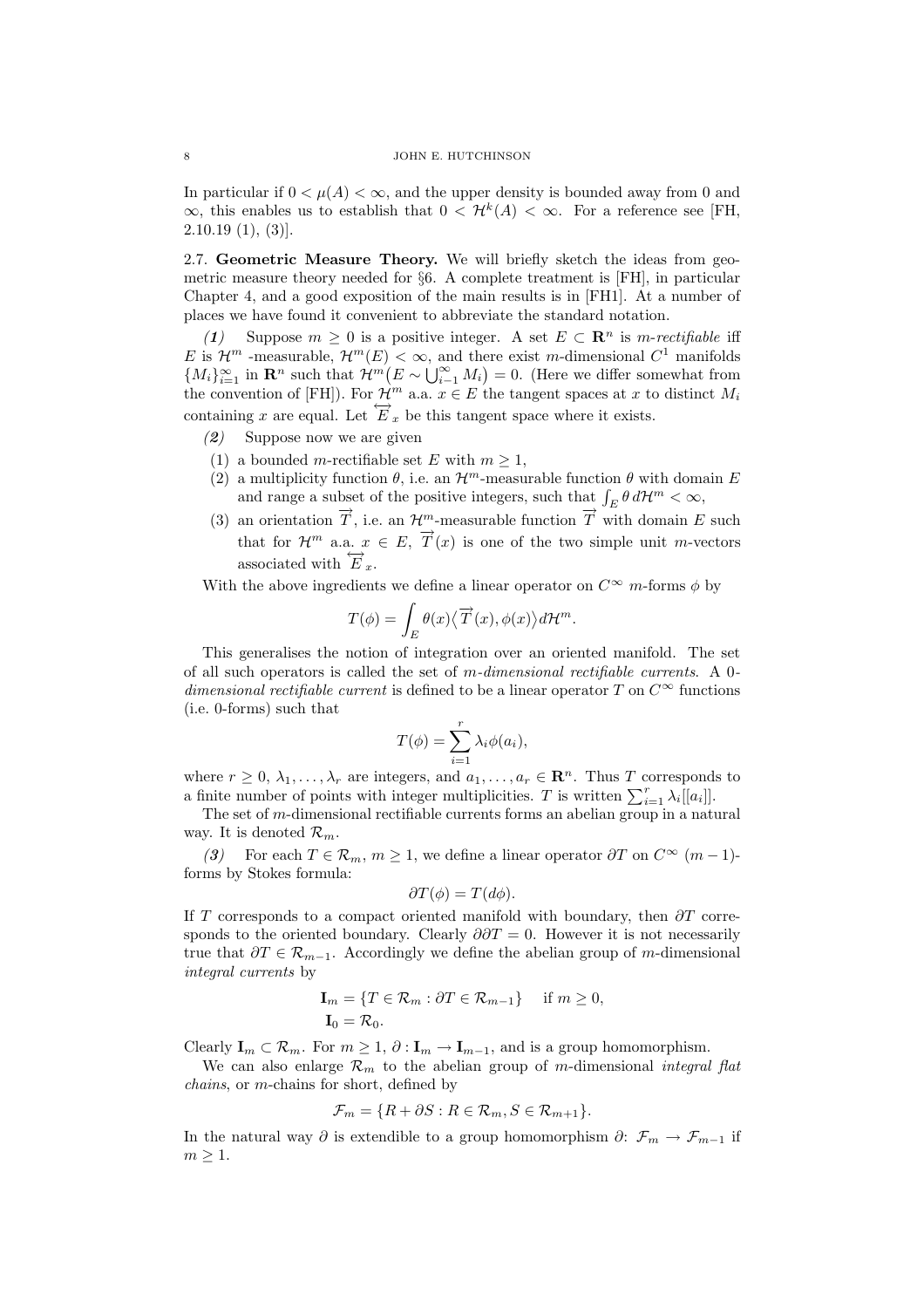(4) For  $T \in \mathcal{R}_m$  we define the mass of T by

$$
\mathbf{M}(T) = \int_{E} \theta \, d\mathcal{H}^m \quad \text{if } m \ge 1,
$$

$$
\mathbf{M}\bigg(\sum_{i=1}^r \lambda_i[[a_i]]\bigg) = \sum_{i=1}^r |\lambda_i|.
$$

One can extend the definition of M to  $\mathcal{F}_m$ , but then one has [FH, 4.2.16].

$$
\mathcal{R}_m = \mathcal{F}_m \cap \{T : \mathbf{M}(T) < \infty\},
$$
\n
$$
\mathbf{I}_m = \mathcal{R}_m \cap \{T : \mathbf{M}(\partial T) < \infty\}.
$$

One now defines the *integral flat "norm"* on  $\mathcal{F}_m$  by

$$
\mathcal{F}(T) = \inf \{ \mathbf{M}(R) + \mathbf{M}(S) : T = R + \partial S \},\
$$

and the integral flat metric by

$$
\mathcal{F}(T_1,T_2)=\mathcal{F}(T_1-T_2).
$$



Figure 2.1  $\mathcal{F}(T_1, T_2) = \mathcal{F}(T_1 - T_2)$ .

Thus  $T_1$  and  $T_2$  of Figure 2.1 are close in the *F*-metric since there exist R and S of small mass such that  $T_1 - T_2 = R + \partial S$ .  $\partial$  is continuous in the *F*-metric, indeed  $\mathcal{F}(\partial T_1, \partial T_2) \leq \mathcal{F}(T_1, T_2).$ 

 $(5)$  The m-dimensional integral flat chains generalise the notion of an oriented m-dimensional  $C^1$  manifold, but retain many of the desirable properties and at the same time are closed under various useful operations.

Thus  $\mathcal{F}_m$  is a complete metric space under  $\mathcal{F}$  [FH, 4.1.24]. The infimum in the definition of  $\mathcal F$  is always realised [FH, 4.2.18].

Convergence in  $M$  implies convergence in  $\mathcal{F}$ , but certainly not conversely. If  $T_j \to T$  in  $\mathcal{F}$ , then  $\mathbf{M}(T) \leq \liminf \mathbf{M}(T_j)$ .

For integral currents there is the important compactness theorem [FH, 4.2.17]: if  $K \subset \mathbb{R}^n$  is compact and  $c < \infty$ , then

$$
\{T \in \mathbf{I}_m : \mathbf{M}(T) < c, \ \mathbf{M}(\partial T) < c, \ \text{spt } T \subset K\}
$$

is compact in the F-topology. For  $T \in \mathcal{F}_m$  we define spt T, the support of T, to be the intersection of all closed sets C such that spt  $\phi \cap C = \emptyset$  implies  $T(\phi) = 0$ .

If  $T \in \mathcal{F}_m$ ,  $m \geq 1$ , and  $\partial T = 0$  (or if  $T \in \mathcal{F}_0$ ), we say T is an m-dimensional integral flat cycle or m-cycle for short. If  $m \geq 1$ , it follows by a cone construction [FH, 4.1.11] that  $T = \partial S$  for some  $S \in \mathcal{F}_{m+1}$ . Furthermore, one has the *isoperi*metric inequality [FH, 4.2.10]: for  $m \geq 1$  there is a constant  $\gamma = \gamma(m, n)$  depending only on m and n, such that if  $T \in I_m$  and  $\partial T = 0$ , then  $T = \partial S$  for some  $S \in I_{m+1}$ with  $\mathbf{M}(S) \le \gamma \mathbf{M}(T)^{m+1/m}$ .

If  $T \in \mathcal{F}_m$  and  $T = \partial S$  for some  $S \in \mathcal{F}_{m+1}$ , we say T is an m-dimensional integral flat boundary, or m-boundary for short. Thus if  $m \geq 1$ , every m-cycle is an m-boundary.

(6) If  $T \in \mathcal{F}_m$  and  $f : \mathbf{R}^n \to \mathbf{R}^n$  is Lipschitz and proper, then one defines  $f_{\#}T \in \mathcal{F}_m$  [FH, 4.1.14, 4.1.24]. In case T corresponds to an oriented manifold and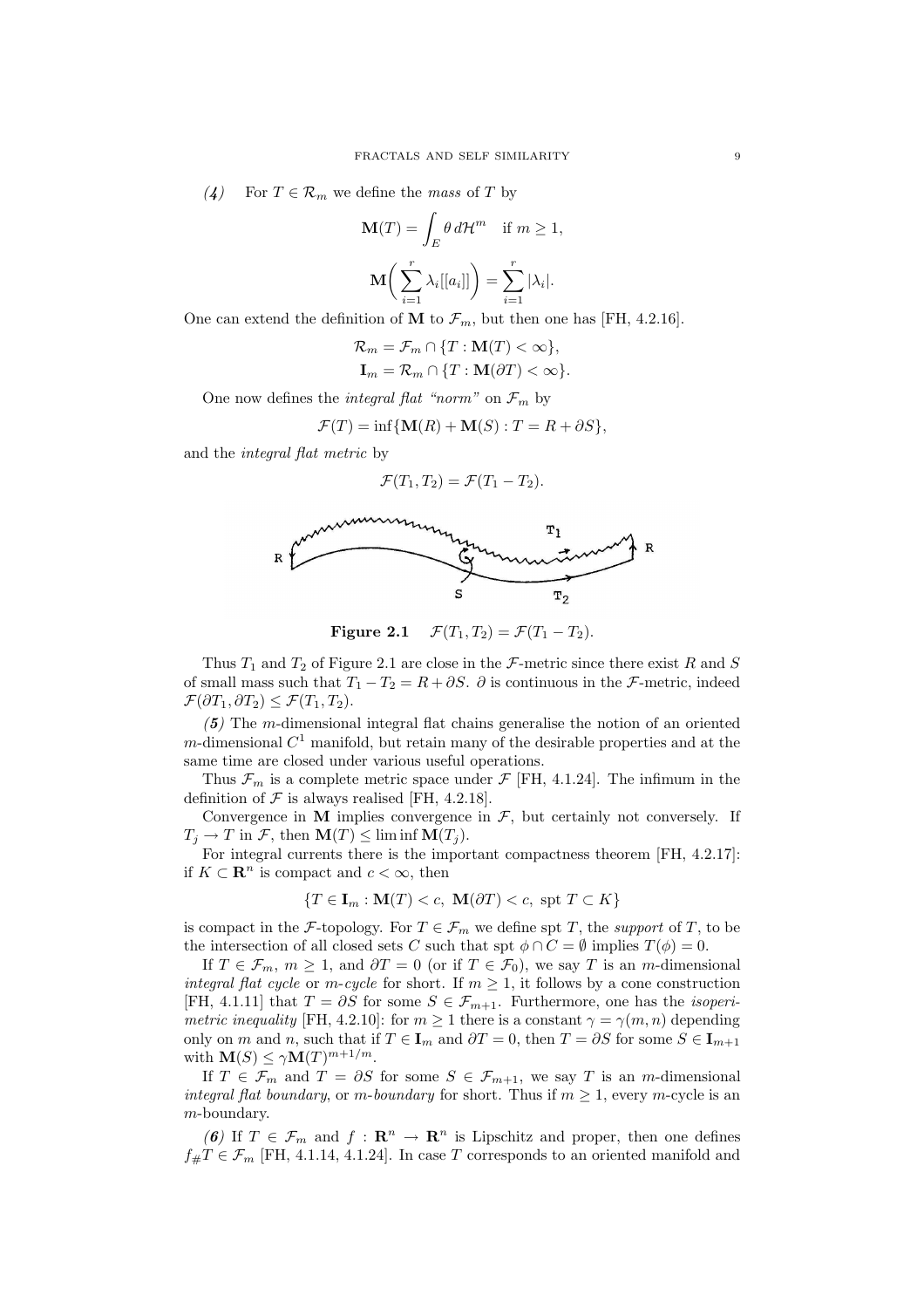f is  $C^1$ , then  $f_{\#}T$  corresponds to the oriented image of T under f, with appropriate multiplicities if  $f$  is not one-one.

The properties of  $f_{\#}T$  we will need are:

- (a)  $f_{\#}\partial T = \partial f_{\#}T;$
- (b)  $f : \mathcal{F}_m \to \mathcal{F}_m$ , is linear, and is continuous in the  $\mathcal{F}\text{-metric}$ ;
- (c) if Lip $f = r$  and  $T \in \mathcal{F}_m$ , then  $\mathbf{M}(f_{\#}T) \leq r^m \mathbf{M}(T)$  and  $\mathcal{F}(f_{\#}T) \leq$  $\max\{r^m, r^{m+1}\}\mathcal{F}(T);$
- (d) spt  $f_{\#}T \subset f(\text{spt}T)$ .

 $(7)$  One can generalise from the integral flat chains to the so-called flat chains, and even more generally to the currents of de Rham. However, one loses the useful geometric properties of the integral flat chains. For a full treatment of all these subjects see [FH].

## 3. Invariant Sets

We follow the notation of 2.2, and the other subsections of 2 as necessary.  $S =$  $\{S_1, \ldots, S_N\}$  is a set of contraction maps on the complete metric space  $(X, d)$ . Lip  $S_i = r_i$ .  $s_{i_1...i_p}$  is the fixed point of  $S_{i_1...i_p}$ .

We show the existence and uniqueness of a compact set invariant with respect to S, and discuss its properties.

We suggest the reader considers Examples 3.3 for motivation.

## 3.1. Elementary Proof of Existence and Uniqueness, and Discussion of Properties.

(1) For arbitrary  $A \subset X$  let  $\mathcal{S}(A) = \bigcup_{i=1}^N S_i(A)$ . Let  $\mathcal{S}^0(A) = A$ ,  $\mathcal{S}^1(A) = \mathcal{S}(A)$ ,  $\mathcal{S}^p(A) = \mathcal{S}(\mathcal{S}^{p-1}(A))$  for  $p \geq 2$ . We will often use the notation  $A_{i_1...i_p} = S_{i_1...i_p}(A)$ . Notice  $S^p(A) = \bigcup_{i_1,\ldots,i_p} A_{i_1\ldots i_p}$ . Notice also that diam  $(A_{i_1\ldots i_p}) \leq r_{i_1} \cdot \ldots \cdot r_{i_p}$  diam  $(A) \to 0$  as  $p \to \infty$ , provided A is bounded.

- (2) Definition. A is invariant (with respect to S) if  $A = \mathcal{S}(A)$ .
- (3) Theorem and Definitions.
- (i) There is a unique closed bounded set K which is invariant with respect to S. Thus  $K = \bigcup_{i=1}^{N} K_i$ . Moreover K is compact.
- (ii)  $K_{i_1...i_p} = \bigcup_{i_{p+1}=1}^{N} K_{i_1...i_p i_{p+1}}.$
- (iii)  $K \supset K_{i_1} \supset \cdots \supset K_{i_1...i_p} \supset \cdots$ , and  $\bigcap_{p=1}^{\infty} K_{i_1...i_p}$  is a singleton whose member is denoted  $k_{i_1...i_p...}$ . K is the union of these singletons.
- (iv)  $k_{\hat{i}_1...\hat{i}_p} = s_{i_1...i_p}$ , and in particular  $s_{i_1...i_p} \in K$  (recall 2.1(5)). Also  $k_{i_1...i_p...} =$  $\lim_{p\to\infty} s_{i_1...i_p}$ , and in particular this limit exists.
- (v) K is the closure of the set of fixed points of the  $S_{i_1...i_p}$ .
- (vi)  $S_{j_1...j_q}(K_{i_1...i_p})=K_{j_1...j_qi_1...i_p}, S_{j_1...j_q}(k_{i_1...i_p...})=k_{j_1...j_qi_1...i_p...}.$
- (vii) The coordinate map  $\boldsymbol{\pi} : \mathbf{C}(N) \to K$  given by  $\boldsymbol{\pi}(\alpha) = k_{\alpha}$  is a continuous map onto K.
- (viii) If A is a non-empty bounded set, then  $d(A_{i_1...i_p}, k_{i_1...i_p...}) \rightarrow 0$  uniformly as  $p \to \infty$ . In particular  $S^p(A) \to K$  in the Hausdorff metric.

(4) **Proof of Uniqueness**. We first remark that (i) and (viii) are established in 3.2 independently of the following.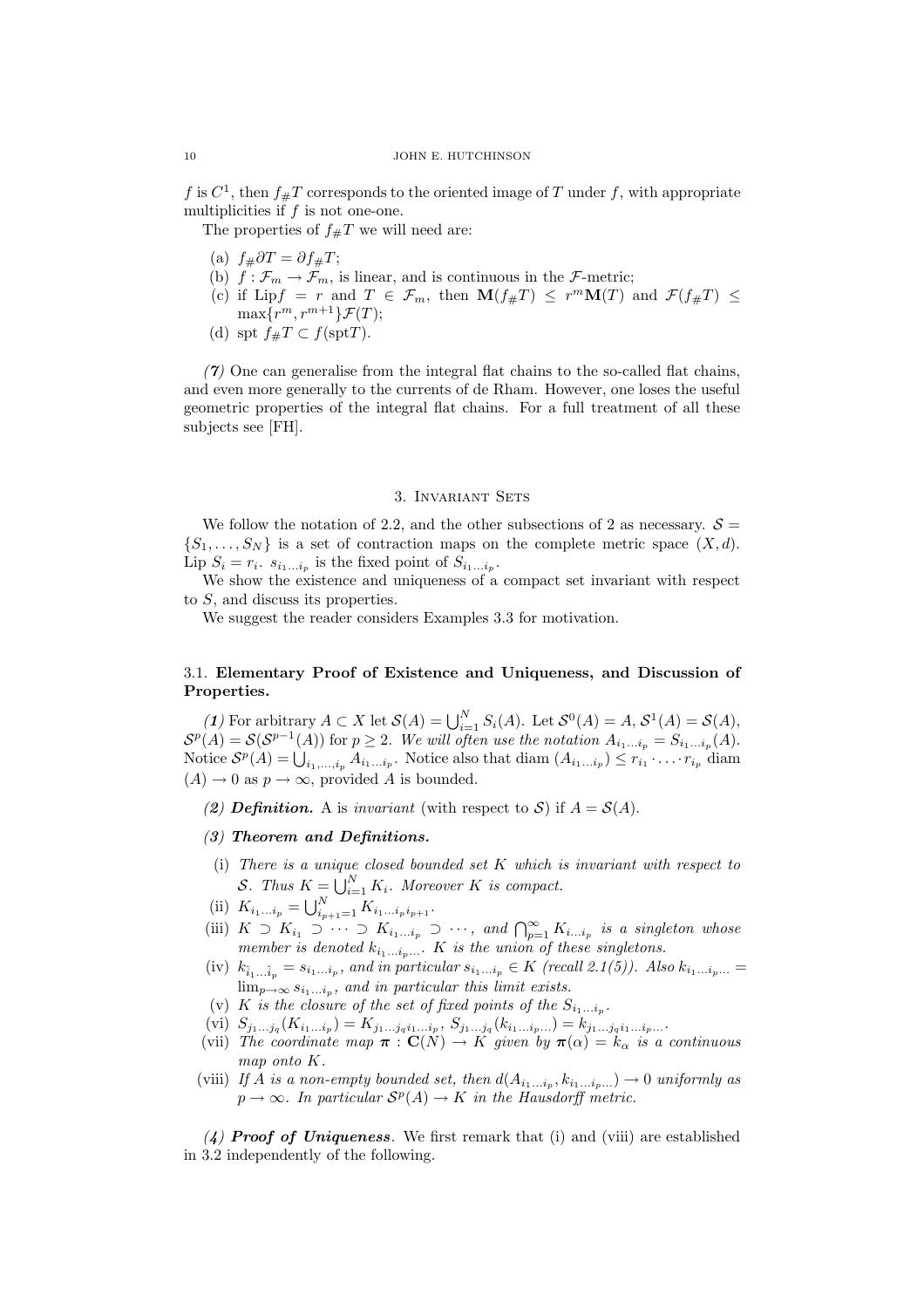Assume now that  $K$  is a closed bounded set invariant with respect to  $S$ , and observe the following consequences.

$$
K = \bigcup_{i=1}^{N} S_i(K) = \bigcup_{i,j} S_i(S_j K) = \bigcup_{i,j} S_{ij}(K) = \bigcup_{i,j} K_{ij}
$$
  
...  

$$
= \bigcup_{i_1, ..., i_p} K_{i_1...i_p}.
$$

Similarly

$$
K_{i_1...i_p} = S_{i_1...i_p}(K) = S_{i_1...i_p}\left(\bigcup_{i_{p+1}=1}^{N} S_{i_{p+1}}(K)\right)
$$
  
= 
$$
\bigcup_{i_{p+1}=1}^{N} S_{i_1...i_{p+1}}(K) = \bigcup_{i_{p+1}=1}^{N} K_{i_1...i_pi_{p+1}}.
$$

Thus  $K \supset K_{i_1} \supset K_{i_1i_2} \supset \cdots \supset K_{i_1...i_p} \supset \cdots$ , and since diam  $(K_{i_1...i_p})$  as  $p \to \infty$ , Thus  $K \supset K_{i_1} \supset K_{i_1 i_2} \supset \cdots \supset K_{i_1 \dots i_p} \supset \cdots$ , and since diam  $(K_{i_1 \dots i_p})$  as  $p \to \infty$ ,  $\bigcap_p K_{i_1 \dots i_p}$  is a singleton (by completeness of X) whose unique member we denote  $k_{i_1...i_p...}$ . Thus we have established (ii) and (iii) under the given assumptions on K.

The first part of (vi) is immediate, since

$$
S_{j_1...j_q}(K_{i_1...i_p}) = S_{j_1...j_q}(S_{i_1...i_p}(K)) = S_{j_1...j_qi_1...i_p}(K) = K_{j_1...j_qi_1...i_p}.
$$

The second part follows, since

$$
S_{j_1...j_q}(k_{i_1...i_p...}) \in S_{j_1...j_q} \bigcap_{p=1}^{\infty} K_{j_1...i_p} = \bigcap_{p=1}^{\infty} K_{j_1...j_qi_1...i_p} = k_{j_1...j_qi_1...i_p...i_p}
$$

Since  $S_{i_1...i_p}(k_{\hat{i}_1...\hat{i}_p})=k_{\hat{i}_1...\hat{i}_p}$  by the above, it follows  $k_{\hat{i}_1...\hat{i}_p}$  is the unique fixed point  $s_{i_1...i_p}$  of  $S_{i_1...i_p}$ . It follows both  $s_{i_1...i_p}$ ,  $k_{i_1...i_p}$ .  $\in K_{i_1...i_p}$ , and hence since  $\lim_{p\to\infty}$  diam  $(K_{i_1...i_p})=0$ , that  $\lim_{p\to\infty} s_{i_1...i_p}=k_{i_1...i_p...}$ . This establishes (iv), and (v) follows from (iv). Notice we have established the *uniqueness* of  $K$  (since  $K$ is the union of singletons, each of which is the limit of a certain sequence of fixed points of the  $S_{i_1...i_p}$ ).

To establish (vii), and hence that  $K$  is compact (being the continuous image of a compact set), let  $\pi$  be as in (vii). Suppose  $\alpha = \langle \alpha_1 ... \alpha_p ... \rangle \in \mathbf{C}(N)$  and  $\varepsilon > 0$ . Then  $\pi(\alpha) = k_{\alpha_1...\alpha_p...}$  and so there is a q such that  $K_{\alpha_1...\alpha_q} \subset \{x \in K :$  $d(x, \pi(\alpha)) < \varepsilon$ . Since  $K_{\alpha_1...\alpha_q}$  is the image of the open set  $\{\beta : \beta_i = \alpha_i \text{ if } i \leq q\},\$ it follows  $\pi$  is continuous.

To prove (viii) suppose  $A$  is non-empty and bounded. Then

$$
d(A_{i_1...i_p}, k_{i_1...i_p...}) = d(S_{i_1...i_p}(A), S_{i_1...i_p}(k_{i_{p+1}...}))
$$
  
\n
$$
\leq r_{i_1} \cdot \ldots \cdot r_{i_p} d(A, k_{i_{p+1}...})
$$
  
\n
$$
\leq r_{i_1} \cdot \ldots \cdot r_{i_p} \sup \{d(a, b) : a \in A, b \in K\}
$$
  
\n
$$
\leq \text{Constant}(\max_{1 \leq i \leq N} r_i)^p
$$
  
\n
$$
\to 0 \text{ as } p \to \infty.
$$

All that remains now is to prove the existence of a closed bounded invariant set. But notice that we know from (v) what this set must be.

(5) Proof of Existence. First we need to establish the following lemma.

**Lemma.** If  $\{S_1, \ldots, S_N\}$  is a set of contraction maps on a complete metric  $(X, d)$ , and  $s_{i_1...i_p}$  is the fixed point of  $S_{i_1...i_p} = S_{i_1} \circ \cdots \circ S_{i_p}$  then for each sequence  $i_1 \dots i_p \dots$ ,  $\lim_{p \to \infty} s_{i_1 \dots i_p}$  exists.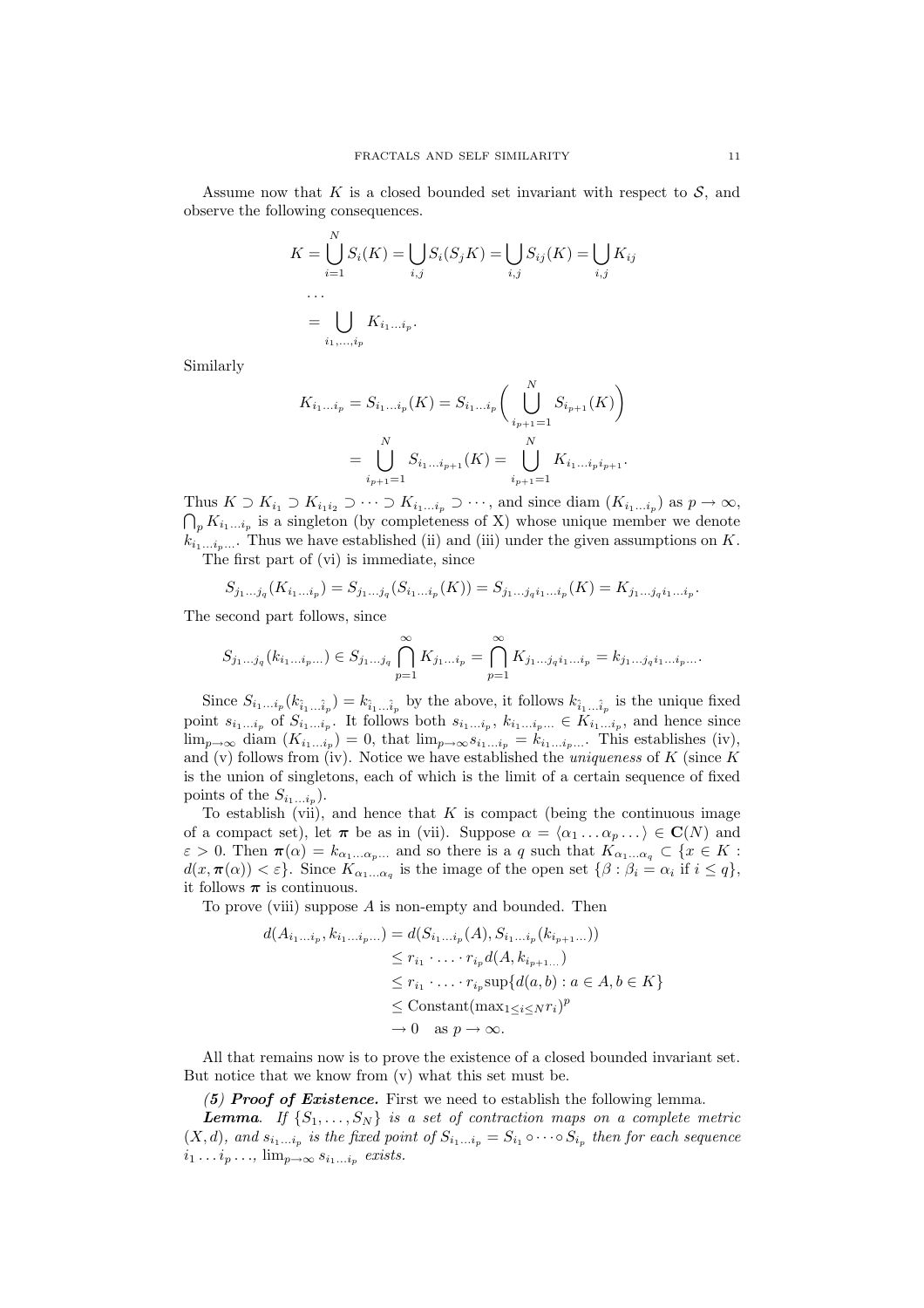*Proof.* Let  $\lambda = \max_{1 \le i,j \le N} d(s_i, s_j)$ , and let  $R = \lambda (1 - r)^{-1}$  where  $r = \max\{r_i = r_j\}$  $Lip(S_i) : 1 \le i \le N$ .

Then  $\bigcup_{i=1}^N B(s_i, rR) \subset \bigcap_{i=1}^N B(s_i, R) = C$ , say. For if  $d(s_i, x) \leq rR$  then  $d(s_j, x) \leq \lambda + rR = \lambda + r\lambda(1 - r)^{-1} = \lambda(1 - r)^{-1} = R.$  Thus  $S_iC \subset C$  for  $i = 1, \ldots, N$ , and so  $C \supset S_{i_1}(C) \supset S_{i_1 i_2}(C) \supset \cdots \supset S_{i_1 \ldots i_p}(C) \supset \cdots$ , i.e.  $C \supset \cdots$  $C_{i_1} \supset C_{i_1 i_2} \supset \cdots \supset C_{i_1...i_p} \supset \cdots$ . But the fixed point  $s_{i_1...i_p}$  must lie in  $S_{i_1...i_p}(C)$ , and so since  $\text{diam}(S_{i_1...i_p}(C)) \to 0$  as  $p \to \infty$  and the  $S_{i_1...i_p}(C)$  are closed, it follows  $\lim_{p\to\infty} s_{i_1...i_p}$  exist and is the unique member of  $\bigcap_{p=1}^{\infty} S_{i_1...i_p}(C)$ .

For  $\alpha \in \mathbf{C}(N)$  let  $s\alpha = \lim_{p \to \infty} s_{\alpha_1...\alpha_p}$ , and let  $K = \{s_\alpha : \alpha \in \mathbf{C}(N)\}\)$ . Then  $S_i(s_\alpha) = s_{i\alpha}$ , since  $S_i(s_\alpha) \in S_i(\bigcap_{p=1}^\infty C_{\alpha_1...\alpha_p}) = \bigcap_{p=1}^\infty C_{i\alpha_1...\alpha_p} \ni s_{i\alpha}$  (notice that it is not normally true that  $S_i(s_{\alpha_1...\alpha_p}) = (s_{i\alpha_1...\alpha_p})$ . Thus  $K = \bigcup_{i=1}^N S_i(K) = \mathcal{S}(K)$ , i.e.  $K$  is invariant with respect to  $S$ .

It remains to prove that K is compact. Define  $\pi : \mathbf{C}(N) \to K$  by  $\pi(\alpha) = s_{\alpha}$ . Since diam  $(K)$  is bounded (being a subset of C in the previous lemma) it follows precisely as in the proof of (vii) that  $\pi$  is continuous and hence that K is compact. This gives the *existence* of (i) and completes the proof of the theorem.  $\Box$ 

(6) Definition. The compact set invariant under S is denoted by  $|\mathcal{S}|$ .

 $(7)$  Non-compact invariant sets. There are always non-bounded invariant sets,  $\mathbf{R}^n$  being a trivial example.

For any A,  $S(A) = A$  implies  $S(\overline{A}) = \overline{A}$ . Thus if A is bounded and invariant, then so is  $\bar{A}$ , and hence  $\bar{A} = |\mathcal{S}|$  by (3)(i). For example,  $\mathcal{S}_{\frac{1}{2}}(0,1) = (0,1)$  where  $\mathcal{S}_{\frac{1}{2}}$ is as in 3.3(1).

(8) The following observation is useful. Suppose A is a set such that  $S(A) \subset A$ . Then clearly  $A \supset S(A) \supset S^2(A) \supset \cdots \supset S^p(A) \supset \cdots$ . If furthermore A is closed and non-empty, then  $K(=|\mathcal{S}|) \subset A$ , and  $K_{i_1...i_p} \subset A_{i_1...i_p}$  for all  $i_1,...,i_p$ .

To see this latter, choose  $a \in A$ . Then by  $(3)(viii)$  for each fixed  $i_1, \ldots, i_p, \ldots$  $k_{i_1...i_p...} = \lim_{p \to \infty} S_{i_1...i_p}(a) \in A$ . Hence  $K \subset A$ . Applying  $S_{i_1...i_p}$  to both sides,  $K_{i_1...i_p} \subset A_{i_1...i_p}.$ 

(9) If  $\sum_{i=1}^{N} r_i < 1$ , then K is totally disconnected. For given  $a, b \in K$  select p such that  $\lambda(\sum_{i_1,\ldots,i_p} r_i \cdot \ldots \cdot r_{i_p}) = \lambda(\sum_{i=1}^N r_i)^p < d(a,b)$ , where  $\lambda = \text{diam } K$ . Since  $K = \bigcup_{i_p,\ldots,i_p} K_{i_1\ldots i_p}$ , and  $\text{diam} K_{i_1\ldots i_p} = r_i \cdot \ldots \cdot r_{i_p} \lambda$ , it follows by an elementary argument that a and b are in distinct components of K.

3.2. Convergence in the Hausdorff Metric. We remark that this Section is independent of 3.1(3), (4).

Let  $\beta$  be the family of closed bounded subsets of X, C the family of compact subsets. Clearly  $S : \mathcal{B} \to \mathcal{B}$  and  $S : \mathcal{C} \to \mathcal{C}$ . We have

(1) **Theorem.** S is a contraction map on  $\beta$  (respectively C) in the Hausdorff metric.

Proof.

$$
\delta\left(\mathcal{S}(A), \mathcal{S}(B)\right) = \delta\left(\bigcup_{i} S_i(A), \bigcup_{i} S_i(B)\right)
$$
  
\n
$$
\leq \max_{1 \leq i \leq N} \delta\left(S_i(A), S_i(B)\right)
$$
  
\n
$$
\leq (\max_{1 \leq i \leq N} r_i) \delta(A, B).
$$

Existence and uniqueness of a closed bounded invariant set  $|\mathcal{S}|$  follow from the contraction mapping principle. Since C is a closed subset of B, it follows that  $|S| \in C$ .  $|S| \in \mathcal{C}$ .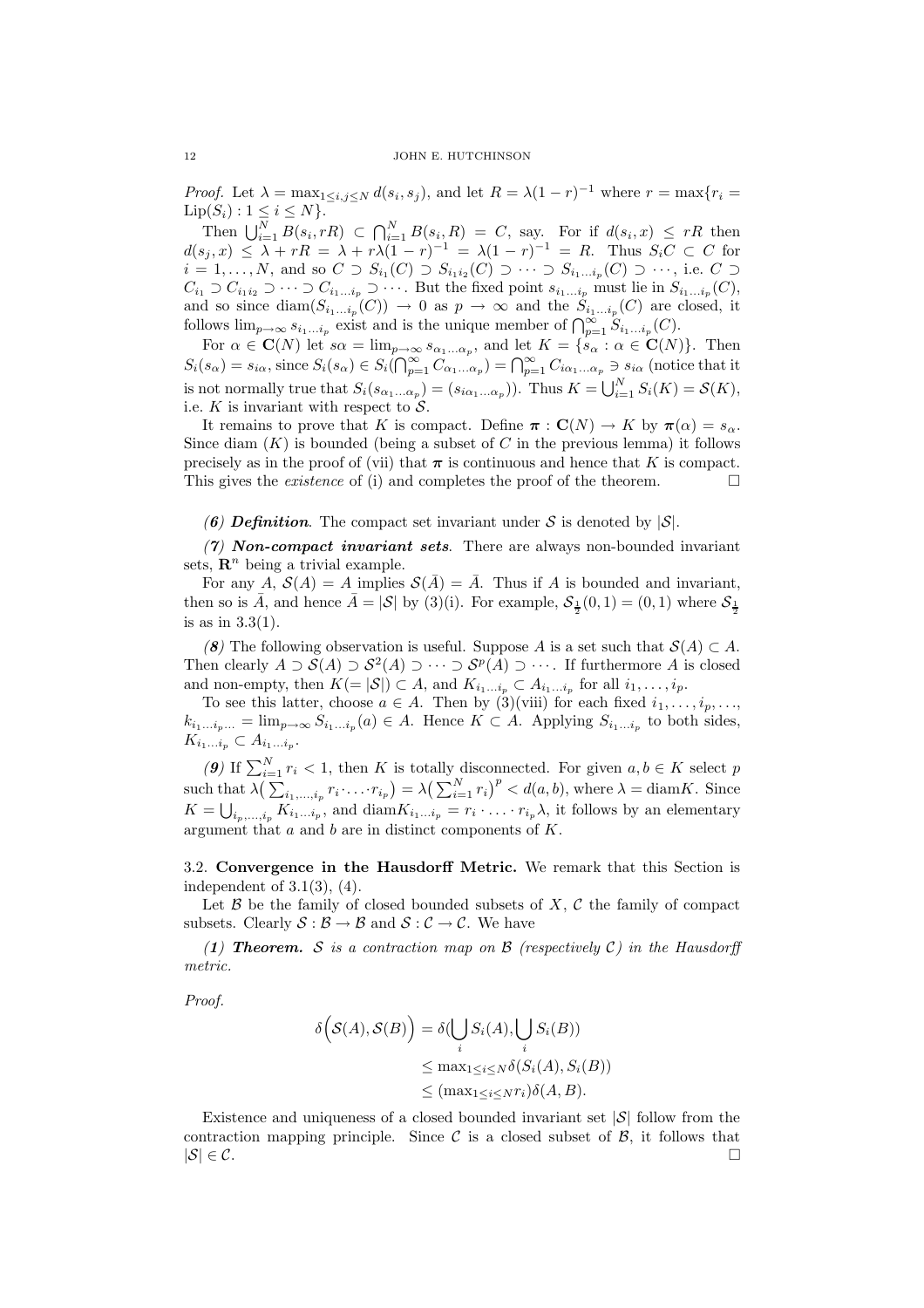Remark added subsequent to publication: As pointed out by a number of people, since  $A \in \mathcal{B}$  does not imply  $S_i(A)$  closed, one should replace  $S_i(A)$  by its closure in the definition of  $\mathcal{S}(A)$ , when S operates on B. This new map S has a unique fixed point in  $\mathcal{B}$ , which must then agree by uniqueness with the fixed point of  $\mathcal{S}$ operating on  $\mathcal{C}$ .

## 3.3. Examples.

(1) Cantor Set. In the notation of 2.3 let

$$
S_r = \{S_1(r), S_2(r)\}, S_i(r) : \mathbf{R} \to \mathbf{R}, S_1(r) = (0, r, I), S_2(r) = (1, r, I),
$$

where  $I$  is the identity map.



Figure 3.1 The classical Cantor set C.

If  $r = \frac{1}{3}$ , then  $S_r(C) = C$  where C is the classical Cantor set, and so  $|S_{\frac{1}{3}}| = C$ . We have sketched C, more precisely  $S^3([0,1])$ , in Figure 3.1. Notice the numbering system for the various components  $C_{i_1...i_p}$ .

If  $0 < r < \frac{1}{2}$ , then  $|\mathcal{S}_r|$  is a generalised Cantor set. It is standard, and a consequence of 5.3(1)(ii), that dim  $|\mathcal{S}_r| = \log 2/\log(\frac{1}{r})$ .

If  $\frac{1}{2} \leq r < 1$ , then  $S_r([0, 1]) = [0, 1]$ , and hence  $|S_r| = [0, 1]$ . Thus different  $S_r$ can generate the same set. In this connection see 4.1.

(2) Koch Curve. We refer to Figure 3.2. Let  $a_1, a_2, a_3, a_4, a_5$  be as shown. Let  $\mathcal{S} = \{S_1, S_2, S_3, S_4\}$  where  $S_i : \mathbf{R}^2 \to \mathbf{R}^2$  is the unique similitude mapping  $\overrightarrow{a_1 a_5}$ to  $\overrightarrow{a_i a_{i+1}}$  and having positive determinant (i.e. no reflections).



Figure 3.2 The Koch curve K.

Let  $K = |\mathcal{S}|$ . Actually Figure 3.2 shows the approximation  $\mathcal{S}^4([a_1, a_5])$  to K. Notice how one finds the components of K, e.g.  $K_{331}$ .  $S_i$  has the fixed point  $s_i = k_i$ ;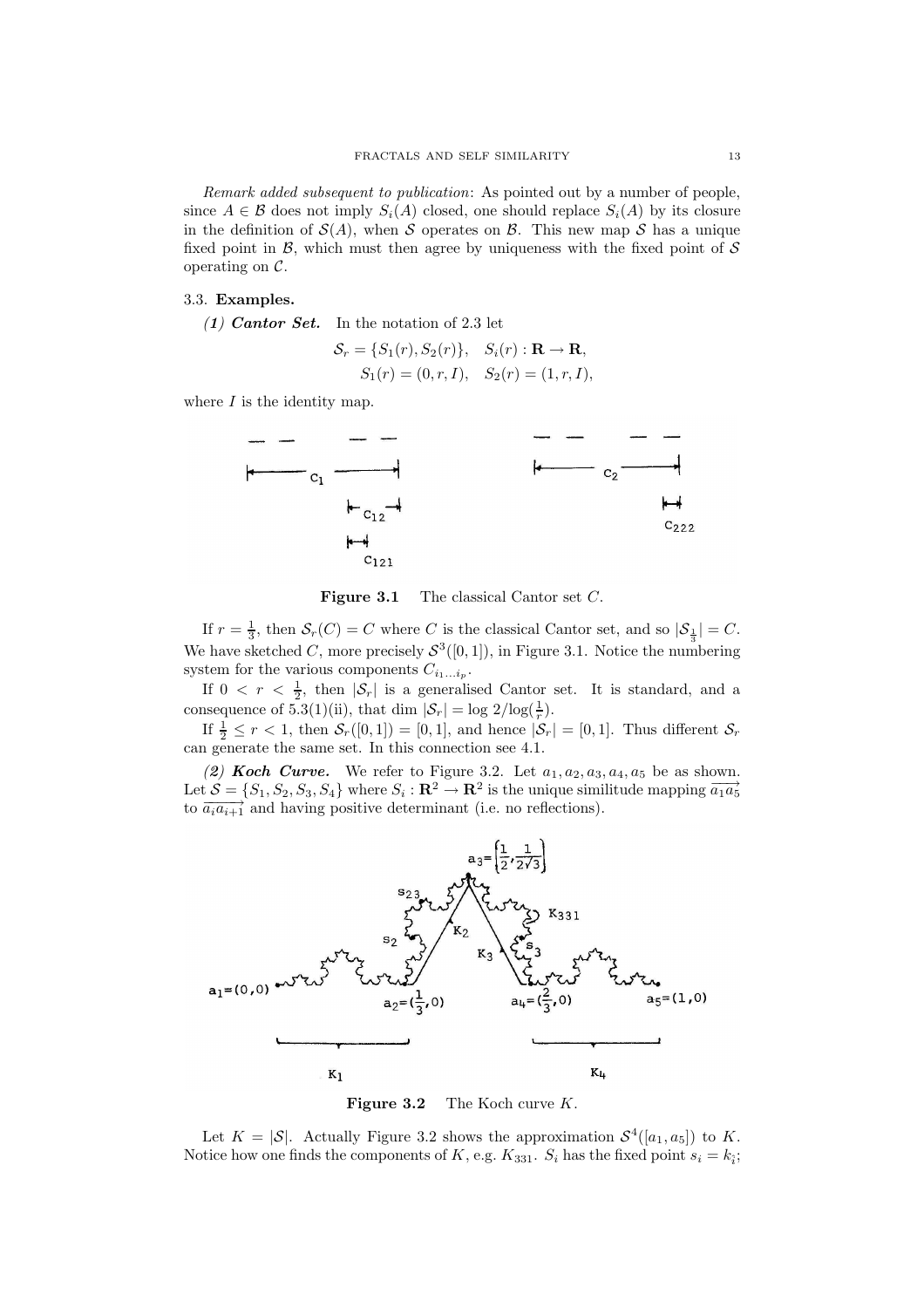$s_1 = a_1, s_4 = a_5$ , and  $s_2, s_3$  are shown. Similarly  $S_{ij} = S_i \circ S_j$  has the fixed point  $s_{ij} = k_{\hat{i}\hat{j}}$ , where  $s_{23}$  is shown.

One can visualise  $S^p(A) = \bigcup_{i_1,\ldots,i_p} A_{i_1\ldots i_p} \to K$  as  $p \to \infty$ , for arbitrary bounded A (e.g. A a singleton).

Now let  $\mathcal{S}' = \{S'_1, S'_2\}$ , where  $S'_i$  is the unique similitude mapping  $\overrightarrow{a_1 a_5}$  to  $\overrightarrow{a_1 a_3}$  $(i = 1)$ ,  $\overrightarrow{a_3 a_5}$   $(i = 2)$ , having negative determinant (i.e. the  $S'_i$  include a reflection component). Then it follows  $\mathcal{S}'(K) = K$  and hence  $|\mathcal{S}'| = K$ . For  $S'_1 \circ S'_1 = S_1$ ,  $S'_1 \circ S'_2 = S_2$ ,  $S'_2 \circ S'_1 = S_3$ ,  $S'_1 \circ S'_2 = S_4$ , hence  $(S')^2 = S$ , hence  $|S'|$  is fixed by S, hence  $|S'| = |S|$  by uniqueness. Thus as in (2), different S can generate the same set.

(3) Let  $M \subset \mathbb{R}^n$  be an oriented m-dimensional manifold with oriented boundary N as in Figure 3.3. Let  $S = \{S_1, \ldots, S_N\}$  where  $S_i : \mathbb{R}^n \to \mathbb{R}^n$  are contraction maps such that  $\sum_{i=1}^{N} S_i(N) = N$ , taking into account orientation and after allowing cancellation of portions of manifolds having opposite orientation. Obviously such  $S$  are easy to find.



**Figure 3.3**  $M \subset \mathbb{R}^3$ , M has the boundary N. Consider the case where  $M$  and  $N$  do not lie in a plane.

 $|S|$  will normally have dimension  $\geq m$ , and so cannot be an m-dimensional manifold, yet in some sense  $|\mathcal{S}|$  is an m-dimensional object with oriented boundary N. We make this precise in §6, where under mild restrictions on the  $S_i$ ,  $|S|$  becomes an integral flat m-chain having  $N$  as its boundary.

3.4. Remark. The following gives a curious characterisation of line segments:

A compact connected set  $A \subset \mathbb{R}^n$  is a line segment iff  $A = \mathcal{S}(A)$  for some  $\mathcal{S} =$  $\{S_1, \ldots, S_N\}$  where  $N \geq 2$ , the  $S_i$  are similitudes,  $LipS_i = r_i$ , and  $\sum_{i=1}^{N} r_i = 1$ .

Proof. One direction is trivial.

Conversely, suppose  $A = \mathcal{S}(A)$  with S as above. Let  $\text{diam} A = d(p,q)$  where  $p, q \in A$ . By projecting A onto the line segment  $\overline{pq}$ , one sees that  $\mathcal{H}^1(A) \ge \text{diam} A$ . If  $A \neq \overline{pq}$ , by taking the nearest point retraction  $\pi$  of A onto a suitably thin solid ellipsoid having p and q as extremal points, one finds  $\mathcal{H}^1(A) \geq \mathcal{H}^1(\pi(A))$ . But  $\mathcal{H}^1(\pi(A)) \geq \text{diam} A$  as we just saw, and so  $\mathcal{H}^1(A) \geq \text{diam} A$  unless  $A = \overline{pq}$ . One can check  $\mathcal{H}^1(A) \leq \text{diam } A$  by a covering argument, and so the required result follows.  $\Box$ 

The above was in response to a query of B. Mandelbrot concerning characterisations of the line — his query in turn arose from some rather vague remarks in a work of Liebniz. F. J. Almgren Jr. suggested a shortening of the original proof.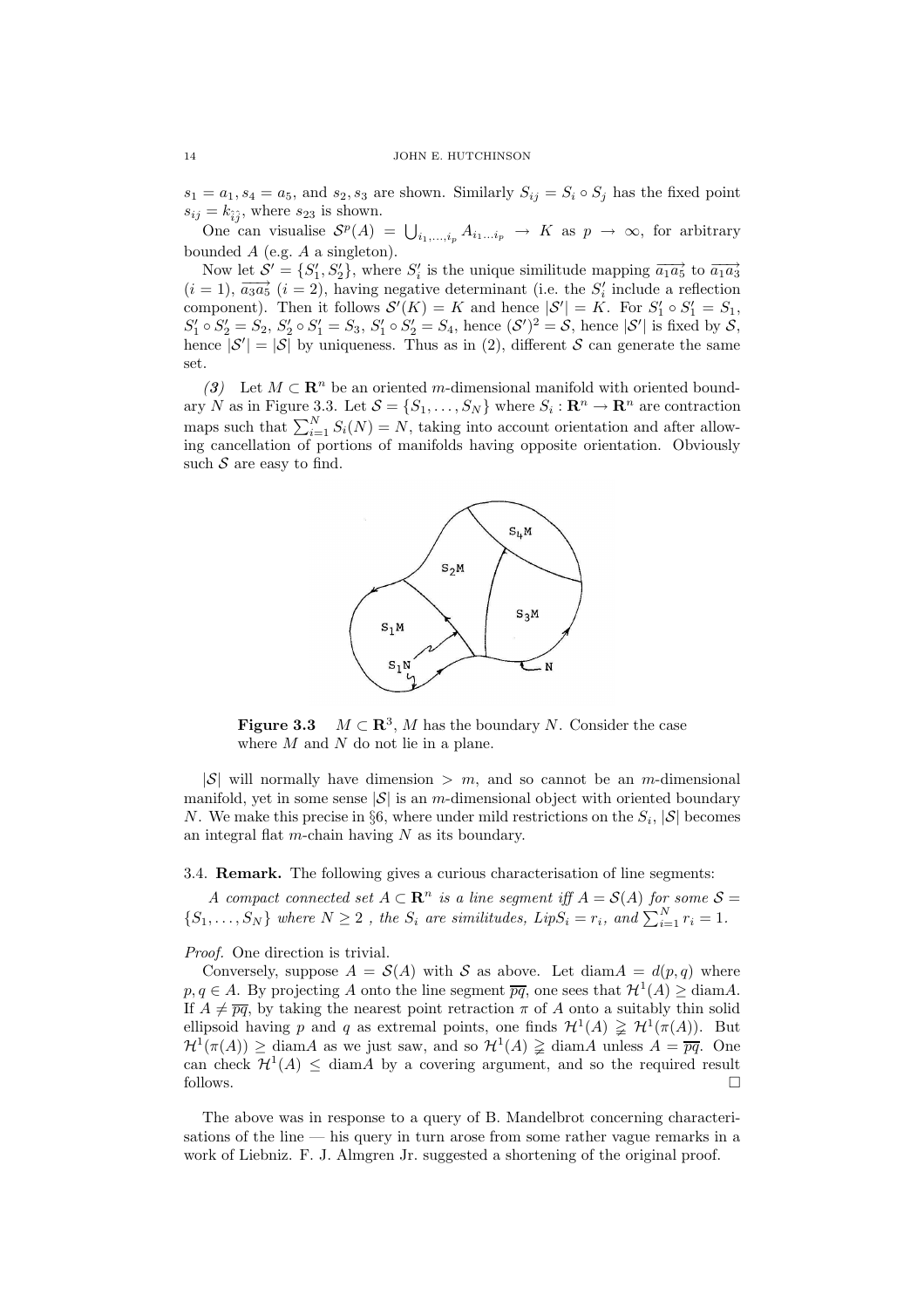### 3.5. Parametrised Curves.

(1) Suppose  $S = \{S_1, \ldots, S_N\}$  has the property that

$$
a = s_1 =
$$
 fixed point of  $S_1$ ,

$$
b = s_N =
$$
 fixed point of  $S_N$ ,

$$
S_i(b) = S_{i+1}(a) \text{ if } 1 \le i \le N - 1,
$$

(for example, 3.3(2)). Then one can define a continuous  $f : [0, 1] \rightarrow |S|$ , with Image  $(f) = |\mathcal{S}|$ , in a natural way.

For this purpose, fix  $0 = t_1 < t_2 < \cdots < t_{N+1} = 1$ . Define  $g_i : [t_i, t_{i+1}] \to (0, 1)$ for  $1 \leq i \leq N$  by

$$
g_i(x) = \frac{x - t_i}{t_{i+1} - t_i}.
$$

Let

$$
\mathcal{F} = \mathcal{F}(a, b) = \{f : [0, 1] \to X : f \text{ is continuous}, f(0) = a, f(1) = b\}.
$$

Define  $S(f)$  for  $f \in \mathcal{F}$  by

$$
\mathcal{S}(f)(x) = S_i \circ f \circ g_i(x) \quad \text{for } x \in [t_i, t_{i+1}], \ 1 \le i \le N.
$$

Define a metric  $P$  on  $\mathcal F$  by

$$
\mathcal{P}(f_1, f_2) = \sup\{|f_1(x) - f_2(x)| : x \in [0, 1]\}.
$$

P is clearly a metric, and is furthermore complete since the uniform limit of continuous functions is continuous.

(2) **Proposition.** S is well-defined,  $S : \mathcal{F} \to \mathcal{F}$ , and S is a contraction map in the metric P.

*Proof.* S is well-defined and  $S(f) \in \mathcal{F}$  if  $f \in \mathcal{F}$ , since  $S_i \circ f \circ g_i(t_{i+1}) = S_i \circ f$  $f(1) = S_i(b) = S_{i+1}(a) = S_{i+1} \circ f(0) = S_{i+1} \circ f \circ g_{i+1}(t_{i+1})$  for  $1 \le i \le N-1$ ,  $S_1 \circ f \circ g_1(0) = S_1 \circ f(0) = S_1(a) = a$ , and  $S_N \circ f \circ g_N(1) = S_N \circ f(1) = S_N(b) = b$ . Now suppose  $x \in [t_i, t_{i+1}]$  and  $f_1, f_2 \in \mathcal{F}$ . Then

$$
|S(f_1)(x) - S(f_2)(x)| = |S_i \circ f \circ g_i(x) - S_i \circ f_2 \circ g_i(x)|
$$
  
\n
$$
\leq \text{Lip } S_i |f_1(g_i(x)) - f_2(g_i(x))|
$$
  
\n
$$
\leq \text{Lip } S_i \mathcal{P}(f_1, f_2).
$$

Hence  $\mathcal{P}(\mathcal{S}(f_1), \mathcal{S}(f_2)) \le r\mathcal{P}(f_1, f_2)$ , where  $r = \max\{\text{LipS}_i : 1 \le i \le N\}$ . It follows S is a contraction map.

(3) Theorem. Under the hypotheses on S in (1), there is a unique  $g \in \mathcal{F}$  such that  $S(g) = g$ . Furthermore Image  $(g) = |S|$ .

*Proof.* The existence of a unique such g follows from  $(2)$ .

By construction, Image  $S(f) = S(\text{Image } f)$  for every  $f \in \mathcal{F}$ . If  $S(g) = g$ , this plies Image  $g = S(\text{Image } g)$ , and hence Image  $g = |S|$  by 3.1(3)(i). implies Image  $g = \mathcal{S}(\text{Image } g)$ , and hence Image  $g = |\mathcal{S}|$  by 3.1(3)(i).

(4) It is often possible to parametrise other invariant sets  $|\mathcal{S}| \subset \mathbf{R}$  by maps  $g: \{x \in \mathbb{R}^m : |x| \leq 1\} \to \mathbb{R}^n$  for suitable m, for example  $m = 2$  in 3.3(3). But if  $m > 1$  there is a lot of arbitrariness in the selection of the particular parametric map g. It is often better to treat |S| as an intrinsic "m-dimensional" object in  $\mathbb{R}^n$ via the notion of an m-dimensional integral flat chain, c.f. 2.7, and 6.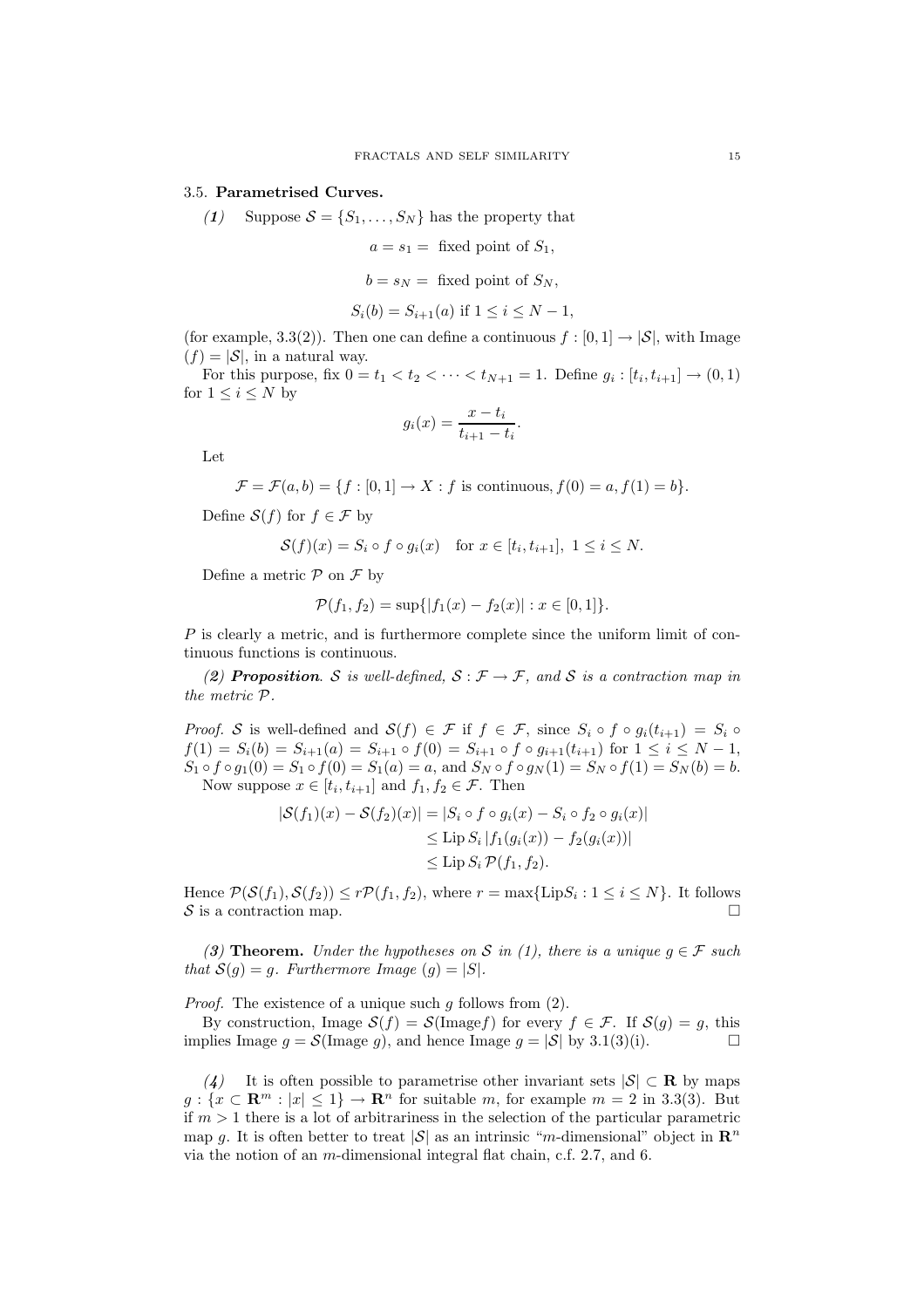#### 16 JOHN E. HUTCHINSON

#### 4. Invariant Measures

4.1. Motivation. A motivation for this section is the following. In 3.3(1), (2) we saw examples of different families of contractions generating the same set. Yet the  $S_r$  of 3.3(1) seem to be different from one another in a way that S and S' of 3.3(2) are not. We make this precise in 4.4(6).

Another motivation is that it will be easier to "use" invariant sets if we can impose additional natural structure on them, in this case a measure.

4.2. **Definitions.**  $(X, d)$  is a complete metric space,  $S = \{S_1, \ldots, S_N\}$  is a family of contraction maps. Additionally, we assume the existence of a set  $\rho = {\rho_1, \ldots, \rho_N}$ with  $\rho_i \in (0,1)$  and  $\sum_{i=1}^N \rho_i = 1$ . In 5 we will see that in case the  $S_i$  are similitudes with Lip  $S_i = r_i$ , it is natural to take  $\rho_i = r_i^D$ , where D is the similarity dimension of  $S$ , 5.1(3).

We refer back to 2.5 for terminology on measure.

(1) **Definition.** If  $\nu \in \mathcal{M}$  let  $(\mathcal{S}, \rho)(\nu) = \sum_{i=1}^N \rho_i S_{i\#} \nu$ . Thus  $(\mathcal{S}, \rho)(\nu)(A) =$  $\sum_{i=1}^N \rho_i \nu (S_i^{-1}(A))$ . Let  $(S, \rho)^0(\nu) = \nu$ ,  $(S, \rho)^1(\nu) = (S, \rho)(\nu)$ , and  $(S, \rho)^p(\nu) =$  $(S, \rho)((S, \rho)^{p-1}(\nu))$  for  $p \geq 2$ . Let

$$
\nu_{i_1\ldots i_p}=\rho_{i_1}\cdot\ldots\cdot\rho_{i_p}\,S_{i_1\ldots i_p}\#(\nu).
$$

(2) Notice  $(S, \rho)^p(\nu) = \sum_{i_1,\dots,i_p} \nu_{i_1\dots i_p}$ . Also  $\mathbf{M}((S, \rho)(\nu)) = \mathbf{M}(\nu)$  and so  $\mathbf{M}((\mathcal{S}, \rho)^p(\nu)) = \mathbf{M}(\nu)$  for all p. In particular,  $(\mathcal{S}, \rho) : \mathcal{M}^1 \to \mathcal{M}^1$ .

(3) Definition.  $\nu$  is invariant (with respect to  $(S, \rho)$ ) if  $(S, \rho)(\nu) = \nu$ .

4.3. The L metric. We introduce a metric L on  $\mathcal{M}^1$  (see 2.5(2)) similar to the one introduced by Almgren in [AF, 2.6], but modified in a way which enables 4.4(1) to hold.

(1) **Definition.** For  $\mu, \nu \in \mathcal{M}^1$  let

$$
L(\mu, \nu) = \sup \{ \mu(\phi) - \nu(\phi) \mid \phi : X \to \mathbf{R}, \text{Lip } \phi \le 1 \}.
$$

Notice that  $\phi$  of the definition is a member of  $\mathcal{BC}(X)$ , and notice also that there is no restriction on  $\sup\{\phi(x): x \in X\}.$ 

In checking that  $L$  is indeed a metric, the only part which is not completely straightforward is verifying  $L(\mu, \nu) < \infty$ . So suppose spt  $\mu \cup$  spt  $\nu \subset \mathbf{B}(a, R)$ . Then for Lip  $\phi \leq 1$ ,

$$
\mu(\phi) - \nu(\phi) = \mu(\phi - \phi(a) + \phi(a)) - \nu(\phi - \phi(a) + \phi(a))
$$
  
=  $\mu(\phi - \phi(a)) - \nu(\phi - \phi(a)),$  since  $\mu(\phi(a)) = \nu(\phi(a))$   
 $\leq \mu(R) + \nu(R)$   
= 2R.

One can check that the L metric topology and the weak topology coincide on  $\mathcal{H}^1 \cap \{ \mu : \text{ spt } \mu \text{ is compact} \}.$ 

Finally notice that  $L(\delta_a, \delta_b) = d(a, b)$ .

## 4.4. Existence and Uniqueness.

(1) Theorem.

- (i)  $(S, \rho) : \mathcal{M}^1 \to \mathcal{M}^1$  is a contraction map in the L metric.
- (ii) There exists a unique  $\mu \in \mathcal{M}^1$  such that  $(\mathcal{S}, \rho)\mu = \mu$ . If  $\nu \in \mathcal{M}^1$  then  $(S, \rho)^p(\nu) \to \mu$  is the L metric, and hence in the topology of convergence with respect to each compactly supported continuous function.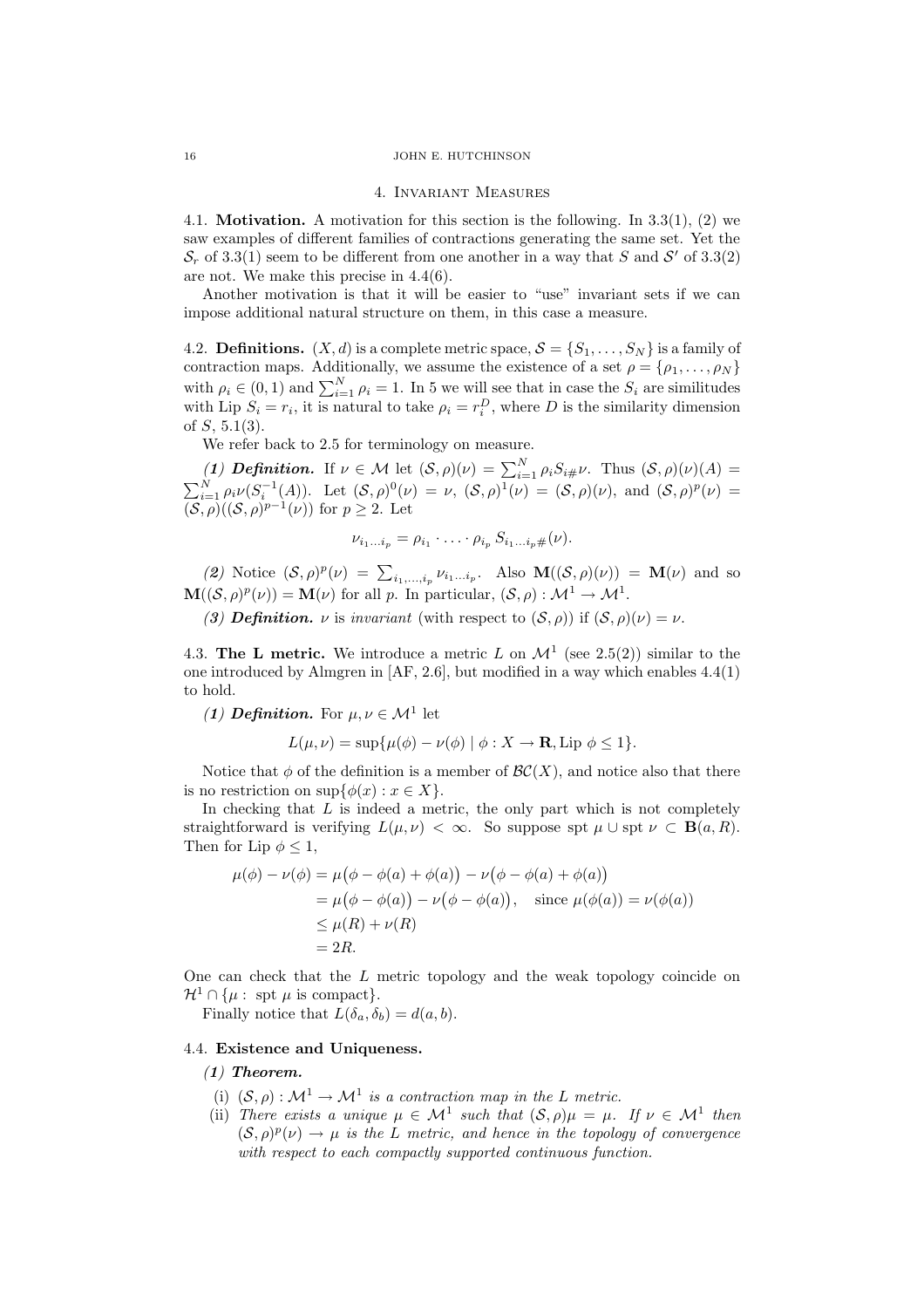Proof. (ii) follows immediately from (i).

To establish (i), suppose Lip  $\phi \leq 1$  and let  $r = \max_{1 \leq i \leq N} r_i$ . Then for  $\mu, \nu \in$  $\mathcal{M}^1$ 

$$
(\mathcal{S}, \rho)(\mu)(\phi) - (\mathcal{S}, \rho)(\nu)(\phi) = \sum_{i=1}^{N} (\rho_i S_{i\#} \mu)(\phi) - \sum_{i=1}^{N} (\rho_i S_{i\#} \nu)(\phi)
$$

$$
= \sum_{i=1}^{N} \rho_i (\mu(\phi \circ S_i) - \nu(\phi \circ S_i))
$$

$$
= \sum_{i=1}^{N} \rho_i r(\mu(r^{-1}\phi \circ S_i) - \nu(r^{-1}\phi \circ S_i))
$$

$$
\leq \sum_{i=1}^{N} \rho_i rL(\mu, \nu) = rL(\mu, \nu),
$$

since Lip  $(r^{-1}\phi \circ S_i) \leq r^{-1} \cdot 1 \cdot r_i \leq 1.$ 

(2) **Definition.** The unique measure invariant with respect to  $(\mathcal{S}, \rho)$  is denoted  $||S, \rho||.$ 

(3) **Definition.** Let  $\tau$  be the product measure on  $\mathcal{C}(N)$  induced by the measure  $\rho(i) = \rho_i$  on each factor  $\{1, \ldots, N\}.$ 

# (4) Theorem.

\n- (i) 
$$
\|\mathcal{S}, \rho\| = \pi_{\#}\tau
$$
, where  $\pi : \mathcal{C}(N) \to K$  is the coordinate map of 3.1(3)(vii).
\n- (ii) spt  $\|\mathcal{S}, \rho\| = |\mathcal{S}|$ .
\n

*Proof.* (ii) follows from (i) and  $3.1(3)(\n$ vii).

To establish (i) let  $\sigma_i : \mathbf{C}(N) \to \mathbf{C}(N)$  be the *i*th shift operator 2.1(3). Clearly  $\pi \circ \sigma_i = S_i \circ \pi$  and  $\tau$  is  $(\{\sigma_1, \ldots, \sigma_N\}, \rho)$  invariant. Hence  $\sum \rho_i S_{i\#}(\pi_{\#} \tau) =$  $\sum \rho_i \pi_{\#}(\sigma_{i\#}\tau) = \pi_{\#} \sum \rho_i(\sigma_{i\#}\tau) = \pi_{\#}\tau$ , and so by uniqueness  $\pi_{\#}\tau = ||S, \rho||$ .  $\Box$ 

## (5) Remarks.

- (1) It follows from 4(ii) that  $\|\mathcal{S}, \rho\|$  has compact support.
- (2) There are unbounded invariant measures, in particular and trivially,  $\mathcal{L}^n$  on  $\mathbf{R}^n$ .
- (3) If  $\nu$  is invariant, so is  $\lambda \nu$  for any positive constant  $\lambda$ . Requiring  $\|\mathcal{S}, \rho\| \in \mathcal{M}^1$ is simply a normalisation requirement.

(6) Example. Referring back to 3.3(1), let  $\rho = \{\frac{1}{2}, \frac{1}{2}\}\$  and write  $\mu_r$  for  $\|\mathcal{S}_r, \rho\|$ . We will show  $\mu_r \neq \mu_s$  for  $\frac{1}{2} \leq r < s < 1$ . In 5.3(iii) we see that  $\mu_r = \mathcal{H}^r \lfloor ||\mathcal{S}_r||$  for  $0 < r \leq \frac{1}{2}$ .

Suppose  $\frac{1}{2} \le r < s < 1$ . Take  $A \subset [0, 1-s)$ . Then  $S_2(r)^{-1}(A) \cap [0, 1] = \emptyset$  and hence  $\mu_r(S_2(r)^{-1}(A)) = \emptyset$  since spt  $\mu_r \subset [0,1]$ . It follows  $\mu_r(A) = \frac{1}{2}\mu_r(S_1(r)^{-1}(A)) =$  $\frac{1}{2}\mu_r(rA)$ . Similarly  $\mu_s(A) = \frac{1}{2}\mu_s(sA)$ . If  $\mu_r = \mu_s = \mu$ , say, it follows  $\mu(sA \sim rA)$ 0. Choosing  $A = [0, 1-s)$ , this contradicts spt  $\mu = [0, 1]$ .

4.5. Different Sets of Similitudes Generating the Same Set. For  $I$  a finite set as in 2.1(6), let  $S_I = \{S_\alpha : \alpha \in I\}$ . Then  $|S_I| = \{k_\beta : \beta \in \hat{I}\}$ , as follows by applying 3.1(3)(iii), (iv) to  $S_I$ . From 2.1(8)(i),  $\hat{I} = I$  iff I is secure. Thus  $|S_I| = |S|$ if I is secure, and if the coordinate map  $\pi$  is one-one, then  $|\mathcal{S}_I| = |\mathcal{S}|$  iff I is secure. A similar result was first shown in [OP].

Let  $\rho_I : I \to (0,1)$  be given by  $\rho_I(\langle i_1, \ldots, i_p \rangle) = \rho(i_1) \cdot \ldots \cdot \rho(i_p)$ . Then if I is tight, by using 2.1(8)(ii), one can check  $\sum_{\alpha \in I} \rho_I(\alpha) = 1$ , and furthermore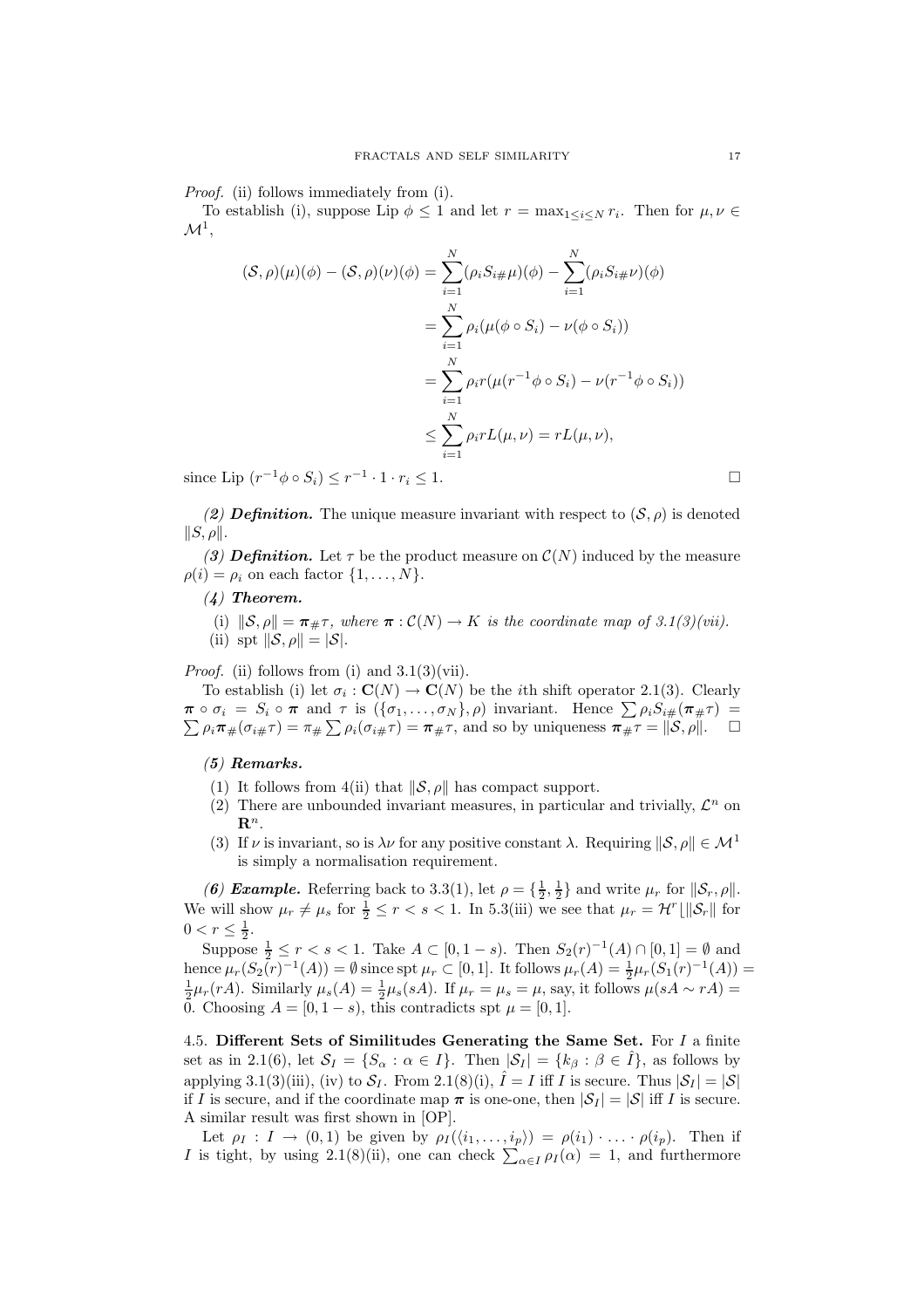$\|\mathcal{S}_I, \rho_I\| = \|\mathcal{S}, \rho\|$  as follows from 4.4(4) and 3.1(3). Finally, if  $\pi$  is one-one, then  $\|\mathcal{S}_I, \rho_I\| = \|\mathcal{S}, \rho\|$  iff I is tight.

## 5. Similitudes

## 5.1. Self-Similar Sets. We continue the notation of §3 and §4.

- (1) Definition. K is self-similar (with respect to S) if
- (1) K is invariant with respect to  $S$ , and
- (2)  $\mathcal{H}^k(K) > 0$ ,  $\mathcal{H}^k(K_i \cap K_j) = 0$  for  $i \neq j$ , where  $k = \dim K$ .

Thus (ii) is a kind of "minimal overlap" condition, and rules out the examples in 3.3(1) with  $\frac{1}{2} < r < 1$ . However, it is still rather weak. For example, if  $\mathcal{S} = \{S_1, S_2\}$ ,  $S_i: \mathbf{R}^2 \to \mathbf{R}^2$ ,  $S_1(re^{i\theta}) = (\sqrt{2})^{-1}re^{i(\theta-\pi/4)}$  and  $S_2(1+re^{i\theta}) = 1+(\sqrt{2})^{-1}re^{i(\theta+\pi/4)}$ , then  $|\mathcal{S}|$  is a continuous image of  $[0, 1]$  with a dense set of self-intersections, see  $[OP,$ D=2, L=0] or [LP, Figure 3]. In [LP, page 374] it is shown  $\mathcal{H}^2(|\mathcal{S}|) = \frac{1}{4}$ , and so  $\dim |\mathcal{S}| = 2$  and  $|\mathcal{S}|$  is self-similar in the above sense by (4)(ii).

A more useful notion of self-similarity may be a condition analogous to the open set condition below, which we will see implies  $|\mathcal{S}|$  is self-similar, but allows us to "separate out" the components  $|\mathcal{S}|_i$ .

(2) Convention. For the rest of this section we restrict to the case  $S$  is a family of similitudes.  $(X, d)$  will be  $\mathbb{R}^n$  with the Euclidean metric, although other conditions suffice.  $\mathcal{H}^k$  is Hausdorff k-dimensional measure. Lip  $(S_i) = r_i$ .

Let  $\gamma(t) = \sum_{i=1}^{N} r_i^t$ . Then  $\gamma(0) = N$  and  $\gamma(t) \downarrow 0$  as  $t \to \infty$ , and hence there is a unique D such that  $\sum_{i=1}^{N} r_i^D = 1$ .

(3) **Definition.** If  $\sum r_i^D = 1$ , *D* is called the *similarity dimension* of *S*.

We will see in 5.3(1) that D often equals the Hausdorff dimension of  $|\mathcal{S}|$ .

For the rest of this section  $\rho = {\rho_1, \ldots, \rho_N}$  where  $\rho_i = r_i^D$ , and so  $\rho$  is determined by S. We write  $\|\mathcal{S}\|$  for  $\|\mathcal{S}, \rho\|$ , and often write K for  $|\mathcal{S}|$  and  $\mu$  for  $\|\mathcal{S}\|.$ 

Note that  $\sum_{i_1,\dots,i_p} r_{i_1}^D \cdot \ldots \cdot r_{i_1}^D = \left(\sum_{i=1}^N r_i^D\right)^p = 1$ , a fact we use frequently.

Finally we take  $r_1 \leq r_2 \leq \cdots \leq r_N$ , so that  $r_1 = \min \{r_i : 1 \leq i \leq N\}$ ,  $r_N = \max \{r_i : 1 \le i \le N\}.$ 

(4) Proposition. Let  $K = |\mathcal{S}|$ , dim  $K = k$ . Then

(i)  $\mathcal{H}^D(K) < \infty$  and so  $k \leq D$  (this is true for arbitrary contractions  $S_i$ ).

(ii)  $0 < H^k(K) < \infty$  implies (K is self-similar iff  $k = D$ ).

*Proof.* (i)  $K = \bigcup_{i_1, ..., i_p} K_{i_1...i_p}$  and  $\sum_{i_1, ..., i_p} (\text{diam } K_{i_1...i_p})^D = \sum_{i_1, ..., i_p} r_{i_1}^D \cdot ... \cdot$  $r_{i_p}^D$ (diam  $K)^D$  = (diam  $K)^D$ . Since diam  $K_{i_1...i_p} \leq r_N^p$  diam  $K \to 0$  as  $p \to \infty$ , we are done.

(ii) Suppose  $0 < H^k(K) < \infty$  and K is self-similar, so that  $H^k(K_i \cap K_j) = 0$ if  $i \neq j$ . Then  $\mathcal{H}^k(K) = \sum_{i=1}^N \mathcal{H}^k(K_i) = \sum_{i=1}^N r_i^k \mathcal{H}^k(K)$ , hence  $\sum r_i^k = 1$ , hence  $D = k$ .

Conversely, suppose  $0 \leq \mathcal{H}^D(K) \leq \infty$ . Then  $\mathcal{H}^D(K) \leq \sum_{i=1}^N \mathcal{H}^D(K_i) =$  $\sum_{i=1}^N r_i^D \mathcal{H}^D(K)$ . Since  $\sum_{i=1}^N r_i^D = 1$ ,  $\mathcal{H}^D(K) = \sum_{i=1}^N \mathcal{H}^D(K_i)$  and so it is standard measure theory that  $\mathcal{H}^{\overline{D}}(K_i \cap K_j) = 0$  if  $i \neq j$ .

## 5.2. Open Set Condition. Recall convention 5.1(2).

(1) **Definition.** S satisfies the *open set condition* if there exists a non-empty open set O such that

- (i)  $\bigcup_{i=1}^N S_i O \subset O,$
- (ii)  $S_i O \cap S_j O = \emptyset$  if  $i \neq j$ .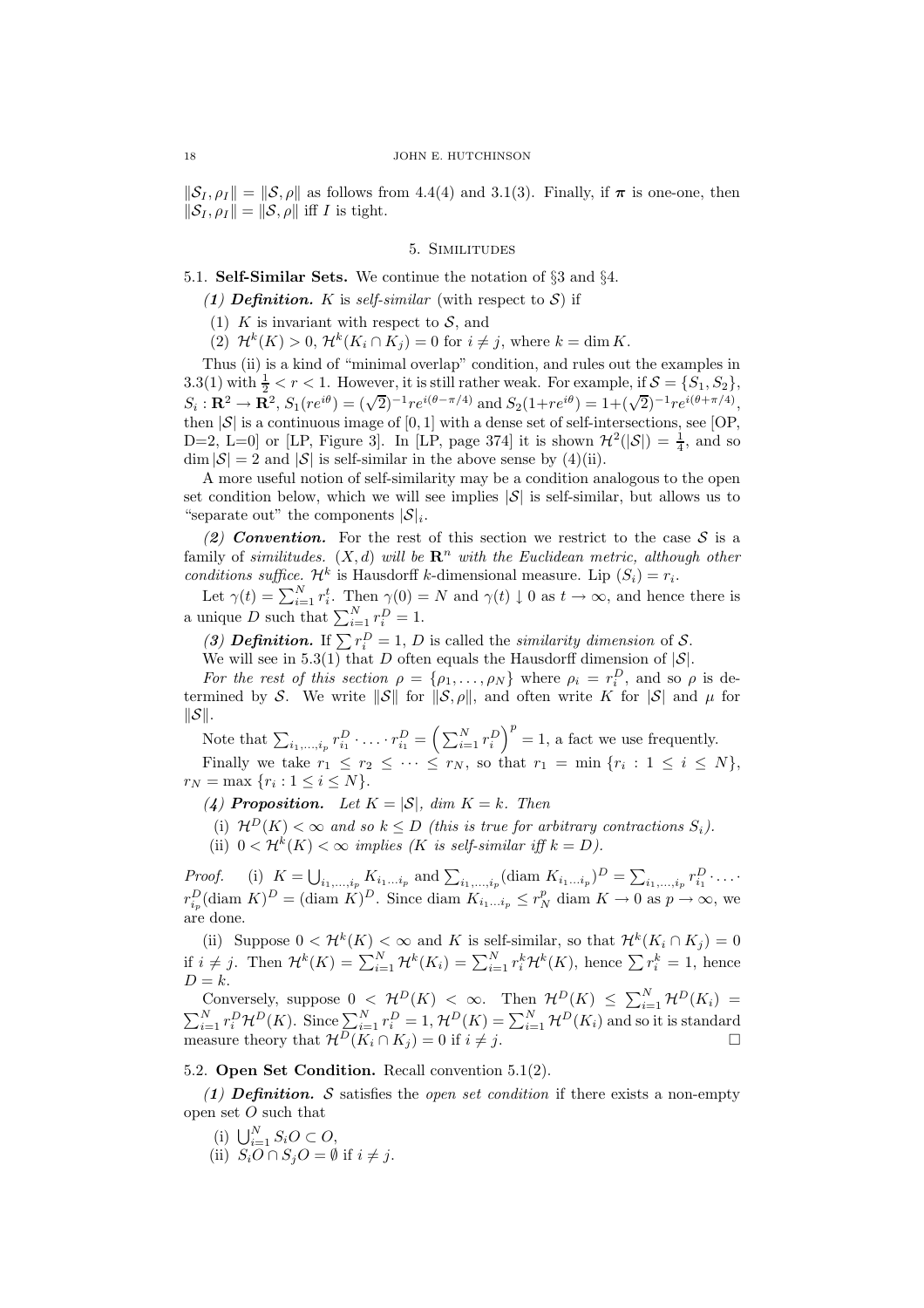(2) **Examples.** (a) Suppose we already have a non-empty closed set  $C$  satisfying (i) and (ii) of (1) with O replaced by C. Let  $d = \min_{i \neq j} d(S_i C, S_j C)$ , and select  $\varepsilon$  so  $r_i \varepsilon < d/2$  for  $i = 1, ..., N$ . Then S satisfies the open set condition with  $O = \bigcup_{x \in C} \mathbf{B}(x, \varepsilon)$ . To see this observe that

$$
S_i O = \bigcup_{x \in C} S_i \mathbf{B}(x, \varepsilon) = \bigcup_{x \in C} \mathbf{B}(S_i x, r_i \varepsilon) = \bigcup_{y \in S_i C} \mathbf{B}(y, r_i \varepsilon).
$$

Hence  $S_iO \cap S_jO = \emptyset$  if  $i \neq j$  and furthermore  $S_iO \subset O$ . This situation applies to 3.3(1),  $0 < r < \frac{1}{2}$ , with the non-empty closed set [0, 1].

(b) Suppose there is a closed set  $C$  with non-empty interior such that

- (1)  $S_i C \subset C$  if  $i = 1, ..., N$ ,
- (2)  $(S_i C)^\circ \cap (S_j C)^\circ = \emptyset$  if  $i \neq j$ .

Then the open set condition holds with  $O = C^{\circ}$ . This situation applies in 3.3(1), (2) with C the closed convex hull of  $|S|$ , i.e.  $C = [0, 1]$  for 3.3(1) and C is the triangle  $(a_1, a_5, a_3)$  for 3.3(2).

(3) Elementary consequences. Suppose S satisfies the open set condition with O. Note that  $S_{i_1...i_p}$  commutes with the topological operators  $\bar{\ }$ ,  $\partial$ ,  $\partial$ ,  $\bar{\ }$ . In particular  $(O_{i_1...i_p})^- = (O^-)_{i_1...i_p}$ , and so we can write  $\overline{O}_{i_1...i_p}$  unambiguously. Then

- (i)  $O \supset O_{i_1} \supset O_{i_1 i_2} \supset \cdots \supset O_{i_1 i_2 \ldots i_p} \supset \cdots;$
- (ii)  $K_{i_1...i_p} \subset \overline{O}_{i_1...i_p};$
- (iii)  $K_{j_1...j_p} \cap O_{i_1...i_p} = \emptyset$  if  $(j_1,...,j_p) \neq (i_1,...,i_p);$
- (iv) if I is tight (2.1(7)), then the  $O_{\alpha}, \alpha \in I$ , are mutually disjoint.

Thus (ii) and (iii) say that  $O_{i_1...i_p}$  "isolates"  $K_{i_1...i_p}$  from the  $K_{j_1...j_p}$  for  $(j_1,...,j_p) \neq$  $(i_1,\ldots,i_p).$ 

Proof. (i) and (ii) follow immediately from 3.1(8).

For (iii), suppose  $(j_1, \ldots, j_p) \neq (i_1, \ldots, i_p)$ . But  $K_{j_1 \ldots j_p} \subset \bar{O}_{j_1 \ldots j_p}$ , and  $\bar{O}_{j_1 \ldots j_p} \cap$  $O_{i_1...i_p} = \emptyset$  since  $O_{j_1...j_p} \cap O_{i_1...i_p} = \emptyset$ .

For (iv), suppose I is tight,  $\alpha, \beta \in I$ , and  $\alpha \neq \beta$ . Let p be the greatest integer (perhaps 0) for which there is a sequence  $\langle i_1, \ldots, i_p \rangle$  with  $\langle i_1, \ldots, i_p \rangle \prec \alpha$  and  $\langle i_1, \ldots, i_p \rangle \prec \beta$ . Since I is tight there exist  $i_{p+1} \neq j_{p+1}$  such that  $\langle i_1, \ldots, i_p, i_{p+1} \rangle \prec$  $\alpha, \langle i_1, \ldots, i_p, j_{p+1}\rangle \prec \beta$ . But then  $O_\alpha \subset O_{i_1...i_p i_{p+1}}, O_\beta \subset O_{i_1...i_p j_{p+1}}$  by (1), and so

$$
O_{\alpha} \cap O_{\beta} \subset S_{i_1...i_p} (O_{i_{p+1}} \cap O_{j_{p+1}}) = \emptyset.
$$

 $\Box$ 

### 5.3. Existence of Self Similar Sets.

(1) **Theorem.** Suppose S satisfies the open set condition. Then

(i) there exist  $\lambda_1, \lambda_2$  such that

$$
0 < \lambda_1 \le \theta_*^D(K, k) \le \theta^{*D}(K, k) \le \lambda_2 < \infty \text{ for all } k \in K,
$$

(ii)  $0 < H^D(K) < \infty$  and so K is self-similar by 5.1(4)(ii). In particular dim  $K = D$ ,

(iii) 
$$
\|\mathcal{S}\| = [\mathcal{H}^D(K)]^{-1} \mathcal{H}^D[K].
$$

Proof.

(a) **Lemma.** Suppose  $0 < c_1 < c_2 < \infty$  and  $0 < \rho < \infty$ . Let  $\{U_i\}$  be a family of disjoint open sets. Suppose each  $U_i$  contains a ball of radius  $\rho c_1$  and is contained in a ball of radius  $\rho c_2$ . Then at most  $(1+2c_2)^n c_1^{-n}$  of the  $\overline{U}_i$  meet  $\mathbf{B}(0,\rho)$ .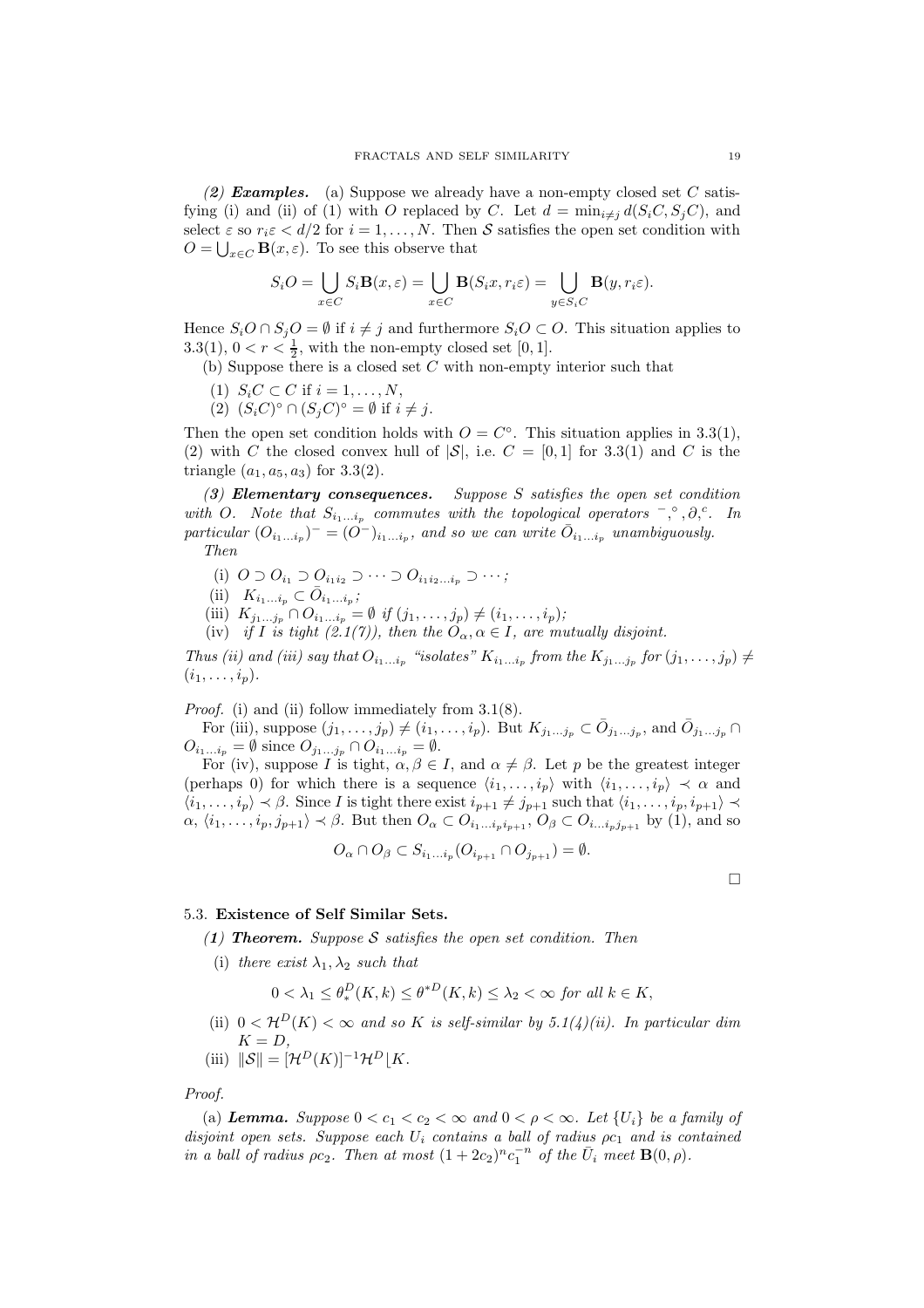For suppose  $\bar{U}_i, \ldots, \bar{U}_k$  meet  $\mathbf{B}(0, \rho)$ . Then each of  $\bar{U}_i, \ldots, \bar{U}_k$  is a subset of  $\mathbf{B}(0,(1+2c_2)\rho)$ . Summing the volumes of the k corresponding disjoint spheres of radius  $\rho c_1$ , we see that

$$
k\alpha_n\rho^n c_1^n \leq \alpha_n(1+2c_2)^n\rho^n,
$$

and hence  $k \leq (1 + 2c_2)^n c_1^{-n}$ .

(b) For the rest of the proof let  $O$  be the open set asserted to exist by the open set condition.

Let  $\mu = \|\mathcal{S}\|$ . We will first prove that there exist constants  $\kappa_1, \kappa_2$  such that

$$
0 < \kappa_1 \le \theta_*^D(\mu, k) \le \theta^{*D}(\mu, k) \le \kappa_2 < \infty
$$

for all  $k \in K$ .

First note that

$$
\mu(K_{i_1...i_p}) \ge \mu_{i_1...i_p}(K_{i_1...i_p}) = r_{i_1}^D \cdot \ldots \cdot r_{i_p}^D \mu(S_{i_1...i_p}^{-1} K_{i_1...i_p})
$$
  
=  $r_{i_1}^D \cdot \ldots \cdot r_{i_p}^D \mu(K) = r_{i_1}^D \cdot \ldots \cdot r_{i_p}^D$ .

Let  $k = k_{i_1...i_n}$  and consider  $\mathbf{B}(k,\rho)$ . Choose the least p such that  $K_{i_1...i_n}$  $\mathbf{B}(k,\rho)$ . Then  $r_{i_1} \cdot \ldots \cdot r_{i_p}(\text{diam } K) \ge \rho r_1$  (recalling  $r_1 \le \cdots \le r_N$ ). Hence

$$
\frac{\mu \mathbf{B}(k,\rho)}{\alpha_D \rho^D} \ge \frac{\mu(K_{i_1...i_\rho})}{\alpha_D \rho^D} \ge \frac{r_{i_1}^D \cdot \ldots \cdot r_{i_p}^D}{\alpha_D \rho^D} \ge \frac{r_1^D}{\alpha_D (\text{diam} K)^D}
$$

.

Hence  $\theta_*^D(\mu, k) \ge r_1^D \alpha_{D}^{-1} (\text{diam} K)^{-D}$  for  $k \in K$ .

We now show that  $\theta^{*D}(\mu, k)$  is uniformly bounded away from  $\infty$  for  $k \in K$ .

Suppose O contains a ball of radius  $c_1$  and is contained in a ball of radius  $c_2$ . For each sequence  $j_1 \tcdots j_q \tcdots \in \mathbf{C}(N)$  select the least q such that  $r_1 \rho \leq r_{j_1} \tcdots r_{j_q} \leq \rho$ . Let I be the set of  $\langle j_1, \ldots, j_q \rangle$  thus selected, and notice that I is tight  $(2.1(7))$ . From 5.2(3) it follows  $\{O_{j_1...j_q} : \langle j_1,...,j_q \rangle \in I\}$  is a collection of disjoint open sets. Moreover, each such  $O_{j_1...j_q}$  contains a ball of radius  $r_{j_1} \cdot ... \cdot r_{j_q} c_1$  and hence of radius  $r_1\rho c_1$  and is contained in a ball of radius  $r_{j_1} \cdot \ldots \cdot r_{j_q} c_2$  and hence of radius  $\rho c_2$ . It follows from (a) that at most  $(1 + 2c_2)^n (r_1c_1)^{-n}$  of the  $\overline{O}_{j_1...j_q}$ ,  $\langle j_1, \ldots, j_q \rangle \in I$ , meet **B**(k,  $\rho$ ). Hence at most  $(1 + 2c_2)^n (r_1 c_1)^{-n}$  of the  $K_{j_1 \ldots j_q}$ ,  $\langle j_1, \ldots, j_q \rangle \in I$ , meet **B** $(k, \rho)$ .

Now spt $(\mu_{j_1...j_q}) = K_{j_1...j_q}$  by 4.4(4)(ii). By 4.5

$$
\mu = \sum_{\langle j_1,...,j_q \rangle \in I} \mu_{j_1...j_q}.
$$

Finally  $\mathbf{M}(\mu_{j_1...j_q}) = r_{j_1}^D \cdot \ldots \cdot r_{j_q}^D \leq \rho^D$  for  $\langle j_1,\ldots,j_q \rangle \in I$ . Hence

$$
\frac{\mu \mathbf{B}(k,\rho)}{\alpha_D \rho^D} \le \frac{(1+2c_2)^n}{r_1^n c_1^n} \cdot \frac{\rho^D}{\alpha_D \rho^D} = \frac{(1+2c_2)^n}{\alpha_D r_1^n c_1^n}.
$$

It follows  $\theta^{*D}(\mu, k) \le (1 + 2c_2)^n (\alpha_D r_1^n c_1^n)^{-1}$ .

- (c) (ii) now follows from  $2.6(3)$ .
- (d) Since K is self-similar,  $\mathcal{H}^D(K_i \cap K_j) = 0$  if  $i \neq j$ , and so

$$
\mathcal{H}^D \lfloor K = \sum_{i=1}^N \mathcal{H}^D \lfloor K_i = \sum_{i=1}^N r_i^D S_{i\#}(\mathcal{H}^D \lfloor K)
$$

by 2.6(2).

Letting  $\tau = [\mathcal{H}^D(K)]^{-1} \mathcal{H}^D[K]$ , it follows that  $\tau = \sum_{i=1}^N r_i^D S_{i\#}(\tau)$ , and that  $\mathbf{M}(\tau) = 1$ . By uniqueness,  $\tau = \mu$ , proving (iii).

(e) From (iii),  $\theta_*^D(K, k) = \theta_*^D(\mathcal{H}^D[K, k) = [\mathcal{H}^D(K)]^{-1}\theta_*^D(\mu, k)$ , and similarly for  $\theta^{*D}$ . (i) now follows from (b).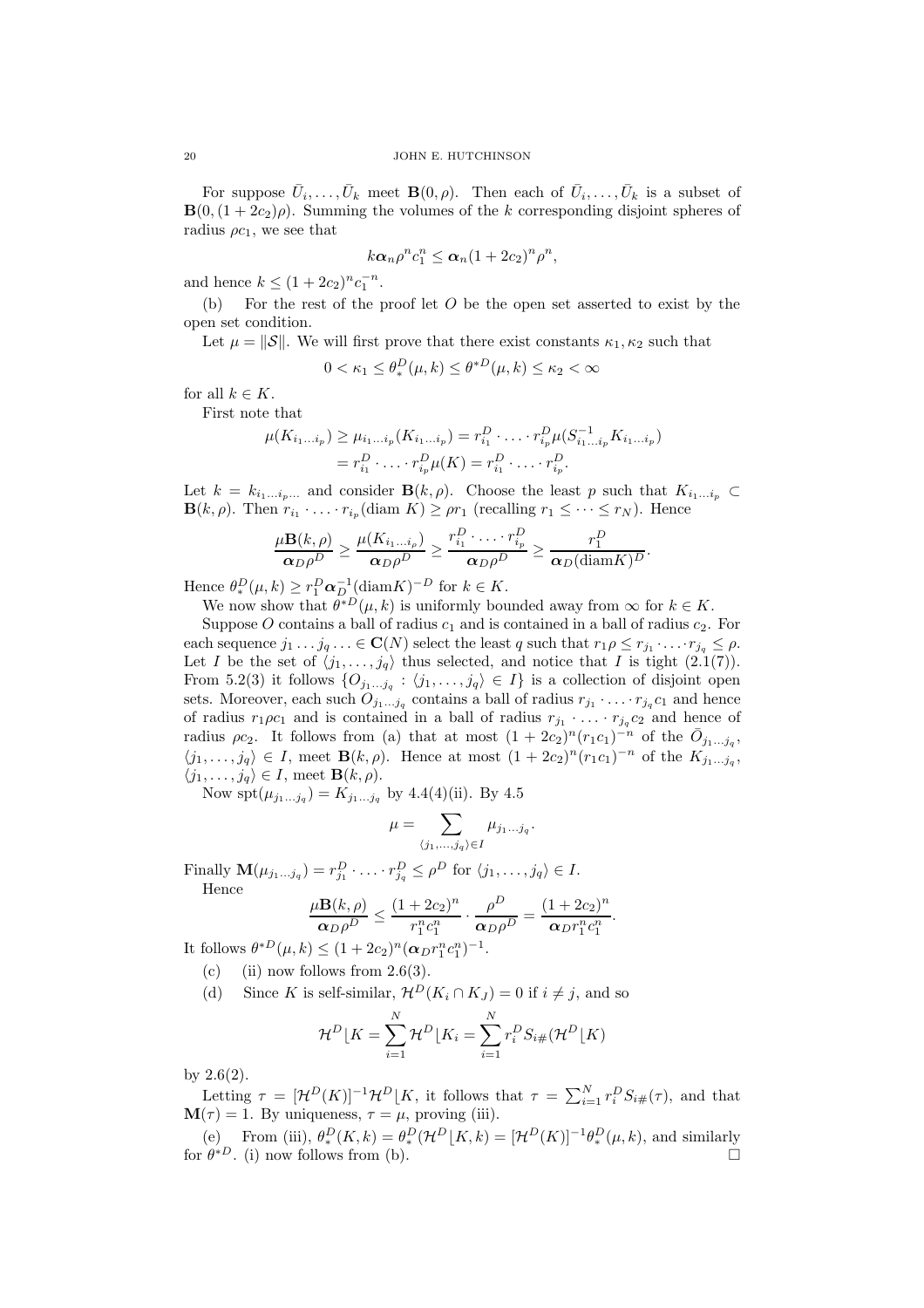(2) **Remarks.** Result (i) says that K is rather uniformly spread out in the dimension  $k$ . But on the other hand, by a result of Marstrand [MJ], the inequality between the upper and lower densities cannot be replaced by an equality if  $D$  is non-integral.

Result (ii) is due to Moran [MP].

5.4. Purely Unrectifiable Sets. We continue our assumptions that  $(X, d)$  is  $\mathbb{R}^n$ with the Euclidean metric and that  $S$  is a family of similitudes.

(1) Theorem. Suppose S satisfies the open set condition with both the open set O and the open set U, where  $O \subset U$ . Suppose furthermore that whenever A is an m-dimensional affine subspace of  $\mathbf{R}^n$  for which  $A\cap \bar{O}_i\neq \emptyset$  and  $A\cap \bar{O}_j\neq \emptyset$  for some  $i \neq j$ , then  $A \cap \left( U \sim \bigcup_{i=1}^N \bar{O}_i \right) \neq \emptyset$ . Then for any m-dimensional  $C^1$  manifold M in  $\mathbf{R}^n$ ,  $\mathcal{H}^m(M \cap |\mathcal{S}|) = 0$ .

Proof. We proceed in stages.

$$
(a) Let
$$

 $\mathcal{A} = \{A : A \text{ is an } m\text{-dimensional affine space with }\}$  $A \cap \overline{O}_i \neq \emptyset, A \cap \overline{O}_j \neq \emptyset$  for some  $i \neq j$ .

(see Figure 5.1.)





Let  $g : \mathcal{A} \to (0, \infty)$  be defined by

$$
g(A) = \sup \bigg\{ r : \mathbf{B}(a,r) \subset U \sim \bigcup_{i=1}^{N} \bar{O}_i \text{ for some } a \in A \bigg\}.
$$

By the hypotheses of the theorem,  $0 < g(A) < \infty$ . We want to show that:

g is uniformly bounded away from 0.

To do this we define a topology on  $A$  and prove that  $A$  is compact and  $g$  is lower semi-continuous (i.e.  $g(A_0) > \lambda$  implies  $g(A) > \lambda$  for all A sufficiently close to  $A_0$ ). The required result then follows.

Let  $\mathbf{O}_m$  be the set of m-dimensional subspaces through the origin, give  $\mathbf{O}_m$  its usual compact topology as a subset of  $\mathbb{R}^{n^2}$ , and let  $\mathbb{R}^n \times \mathbb{O}_m$  have the product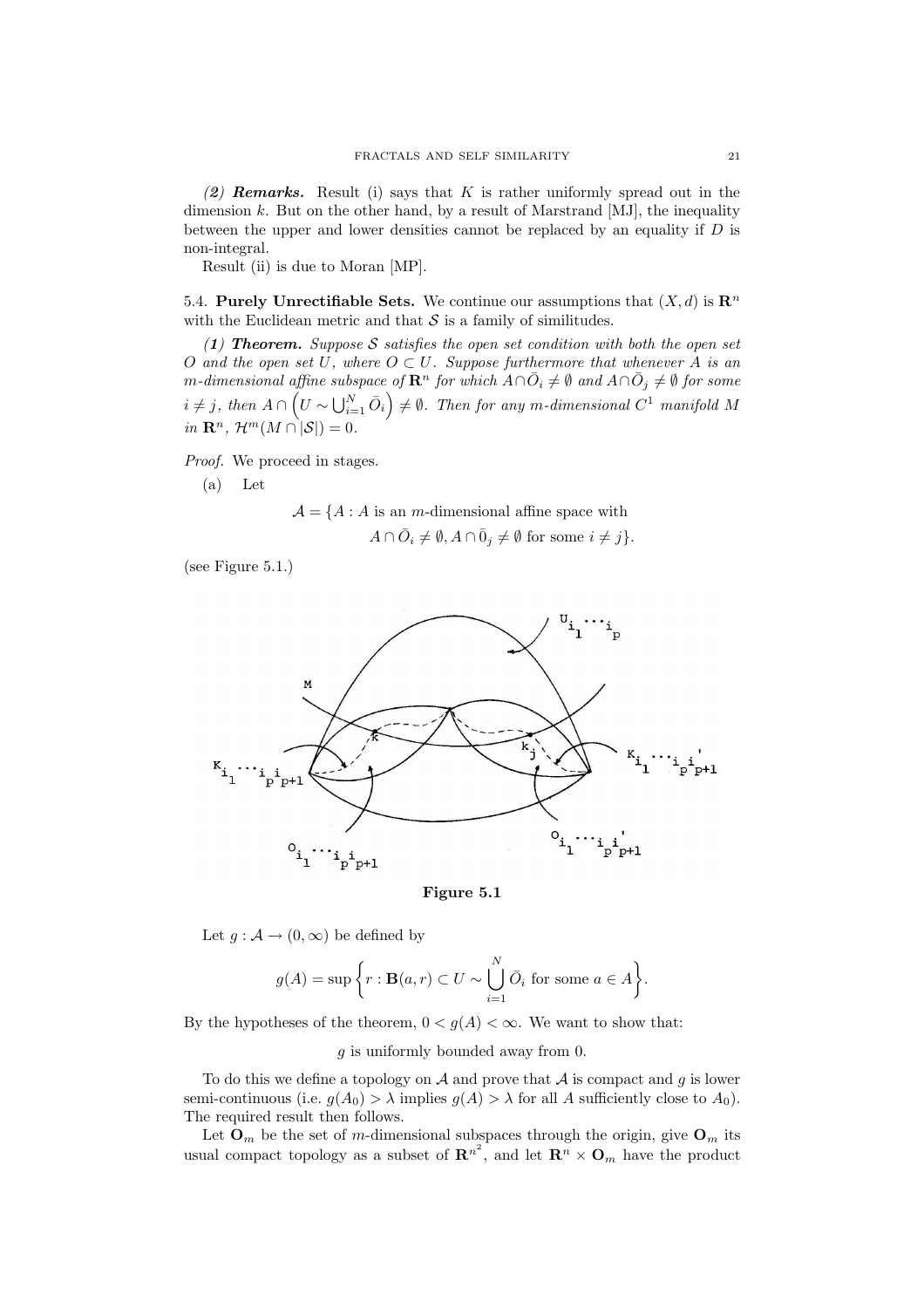topology. The map  $(a, O) \mapsto a + O$  is a map from  $\mathbb{R}^n \times \mathbb{O}_m$  onto the set of mdimensional affine spaces in  $\mathbb{R}^n$ , we give this set the induced topology. Since A is the image of a closed bounded (hence compact) set, it is compact.

Next suppose  $g(A_0) > \lambda$ ,  $A_0 \in \mathcal{A}$ . Select  $a_0 \in A_0$  and  $\lambda_0 > \lambda$  such that  $\mathbf{B}(a_0,\lambda_0) \subset U \sim \bigcup_{i=1}^N \bar{O}_i$ . For all A sufficiently close to  $A_0$ ,  $d(a_0, A) < \lambda_0 - \lambda$ . Select  $a \in A$  such that  $d(a_0, a) < \lambda_0 - \lambda$ . Then  $\mathbf{B}(a, \lambda) \subset \mathbf{B}(a_0, \lambda_0) \subset U \sim \bigcup_{i=1}^N \bar{O}_i$ . Hence  $q(A) > \lambda$ . Thus q is lower semi-continuous. The required result follows.

- (b) For each  $\varepsilon > 0$ , let
	- $\mathcal{C}_{\varepsilon} = \left\{ C : C \text{ is an } m\text{-dimensional } C^1 \text{ manifold in } \mathbb{R}^n \right\}$ , and for some
		- $A \in \mathcal{A}$  there exists a  $C^1$  map  $f : A \cap U \to C$  such that
			- (i)  $f$  is one-one. (ii) Lip  $f \leq 1 + \varepsilon$ , Lip  $f^{-1} \leq 1 + \varepsilon$ , (iii)  $d(f(x), x) < \varepsilon$  for all  $x \in A \cap U$ .

We will show:

there exist  $\varepsilon > 0$ ,  $\delta > 0$  such that

$$
\mathcal{H}^m\bigg(C\cap\left(U\sim\bigcup_{i=1}^N\bar{O}_i\right)\bigg)>\delta\text{ for all }C\in\mathcal{C}_{\varepsilon}.
$$

Suppose by (a) that  $g(A) > \lambda > 0$  for all  $A \in \mathcal{A}$ . Fix  $\varepsilon$  so  $0 < \varepsilon < \lambda/3$ . Suppose  $C \in \mathcal{C}_{\varepsilon}$  with f and A as in the definition of  $\mathcal{C}_{\varepsilon}$ . Select  $a \in A$  such that  $\mathbf{B}(a,\lambda) \subset U \sim \bigcup_{i=1}^N \bar{O}_i.$ 

Since  $d(f(a), a) < \varepsilon$  it follows  $\mathbf{B}(f(a), \lambda - \varepsilon) \subset \mathbf{B}(a, \lambda)$  and hence  $\mathbf{B}(f(a), \lambda - \varepsilon) \subset$  $U \sim \bigcup_{i=1}^N \bar{O}_i$ . But one can check that  $f(A \cap \mathbf{B}(a, \lambda - 3\varepsilon)) \subset C \cap \mathbf{B}(f(a), \lambda - \varepsilon)$ . It follows that

$$
\mathcal{H}^m\bigg(C\cap \bigg(U\sim \bigcup_{i=1}^N \bar{O}_i\bigg)\bigg) \geq \int_{A\cap \mathbf{B}(a,\lambda-3\varepsilon)} J(f)\,d\mathcal{H}^m \geq \alpha_m(\lambda-3\varepsilon)^m(1+\varepsilon)^{-m},
$$

where  $J(f)$  is the Jacobian of f. This gives the required result.

(c) Now assume that the hypotheses of the theorem hold and that  $\mathcal{H}^m(M \cap$  $K \neq 0$  for some  $C^1$  manifold M, where  $K = |\mathcal{S}|$ . We will deduce a contradiction. First note that  $\theta^m(M \cap K, k) = 1$  for some  $k \in M \cap K$  [FH, 3.2.19] since  $M \cap K$ 

is  $(\mathcal{H}^m, m)$ -rectifiable. Alternatively the corresponding result for  $\theta^m$  in  $\mathbb{R}^m$  [MM, page 184] can readily be lifted back to the manifold M be means of the area formula

$$
\mathcal{H}^m(f(A)) = \int_A J(f)d\mathcal{L}^m \text{ for } C^1 \text{ diffeomorphisms } f: A \to \mathbf{R}^n, A \subset \mathbf{R}^m.
$$

In the following we will need to be a little careful, since due to "overlap" it is possible that for fixed  $p$ , an arbitrary member of  $K$  may belong to more than one  $K_{i_1...i_p}.$ 

Since k is a point of non-zero m-dimensional density for  $M \cap K$ , it follows that there is a sequence  $k_j \to k$  as  $j \to \infty$ ,  $k \neq k_j \in M \cap K$ . By passing to a subsequence we may suppose all  $k_j \in K_{i_1}$  for some  $i_1$ , which we fix. By passing to a subsequence again we may suppose all  $k_j \in K_{i_1 i_2}$  for some  $i_2$  which we also fix. Repeating this argument and then diagonalising, we extract a subsequence  $k_i \rightarrow k$  and a sequence  $i_1 \dots i_j \dots$ , such that  $k_j \in K_{i_1 \dots i_j}$  for all j. Moreover  $k = k_{i_1 \dots i_j \dots j}$ 

For each j let  $p(j)$  be the least integer p such that  $k_j \in K_{i_1...i_p}$ ,  $k_j \notin K_{i_1...i_p i_{p+1}}$ , and notice  $p(j) \geq j$ , so  $p(j) \to \infty$  as  $j \to \infty$ .

Now  $\theta^m(M \cap K, k) = 1$ , and  $\theta^m(M, k) = 1$  since M is a  $C^1$  manifold, hence  $\theta^m(M \sim K, k) = 0.$  Select  $R \geq \text{diam } U$ , so that diam  $U_{i_1...i_{p(j)}} < R r_{i_1} \cdot ... \cdot r_{i_{p(j)}}$ .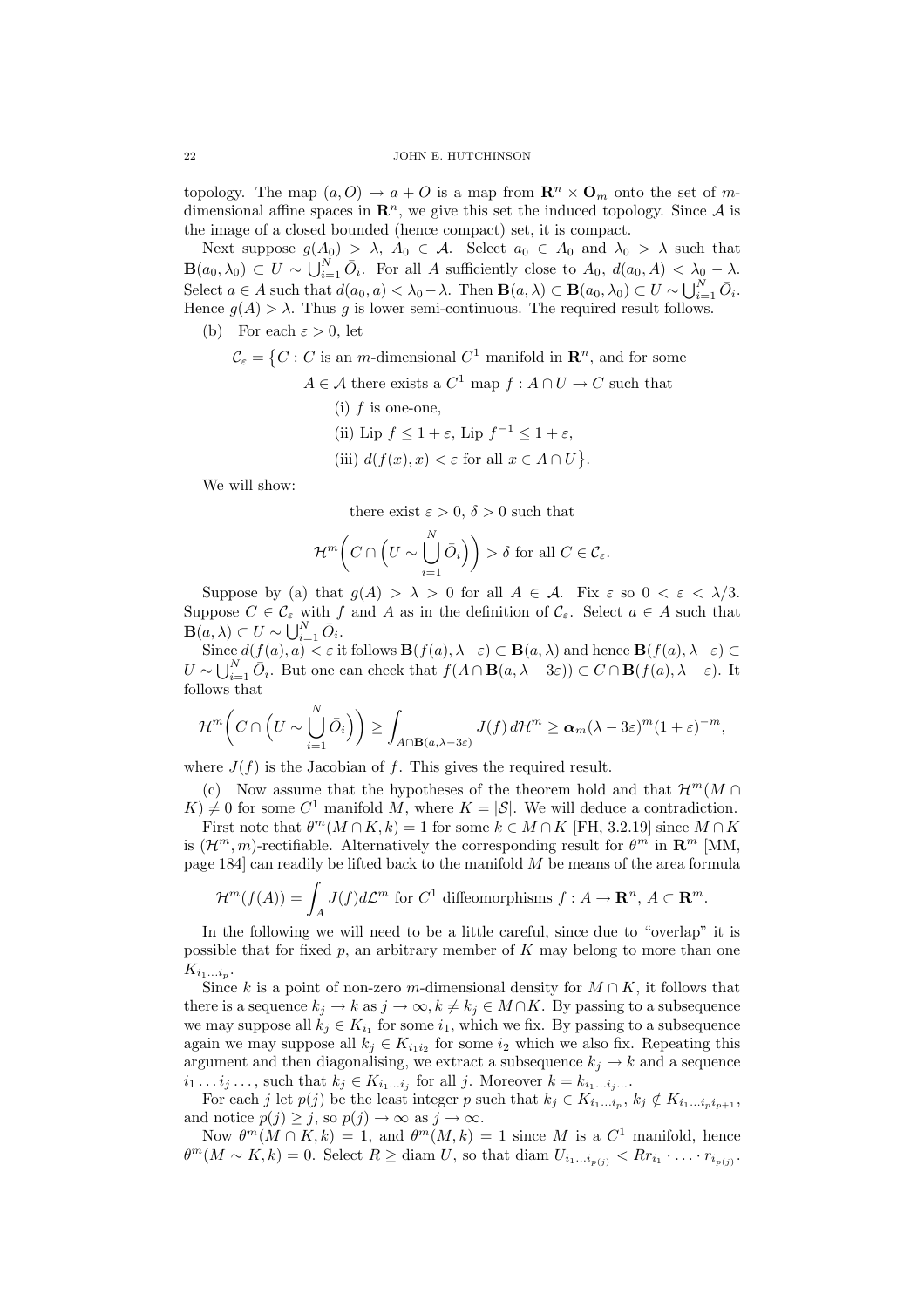We have

$$
\lim_{j \to \infty} \frac{\mathcal{H}^m((M \sim K) \cap \mathbf{B}(k, R r_{i_1} \cdot \ldots \cdot r_{i_{p(j)}}))}{\alpha_m (R r_{i_1} \cdot \ldots \cdot r_{i_{p(j)}})^m} = 0.
$$

To simplify notation we write  $p$  for  $p(j)$ . See Figure 5.2.





Now

$$
(M \sim K) \cap \mathbf{B}(k, Rr_{i_1} \cdot \ldots \cdot r_{i_p})
$$
  
\n
$$
\supset (M \sim K) \cap U_{i_1...i_p}
$$
  
\n
$$
= M \cap (U_{i_1...i_p} \sim K)
$$
  
\n
$$
= M \cap (U_{i_1...i_p} \sim K_{i_1...i_p}) \text{ by } 5.2(3)(iii)
$$
  
\n
$$
\supset M \cap (U_{i_1...i_p} \sim \bigcup_{\alpha=1}^N \bar{O}_{i_1...i_{p^\alpha}}) \text{ by } 5.2(3)(ii).
$$

Hence

$$
\frac{\mathcal{H}^m((M \sim K) \cap \mathbf{B}(k, R r_{i_1} \cdot \ldots \cdot r_{i_{p(j)}}))}{\alpha_m (R r_{i_1} \cdot \ldots \cdot r_{i_{p(j)}})^m}
$$
\n
$$
\geq \frac{\mathcal{H}^m\left(M \cap (U_{i_1 \ldots i_{p(j)}} \sim \bigcup_{\alpha=1}^N \bar{O}_{i_1 \ldots i_{p(j)}\alpha})\right)}{\alpha_m (R r_{i_1} \cdot \ldots \cdot r_{i_{p(j)}})^m}
$$
\n
$$
= \frac{\mathcal{H}^m\left(f_j(M) \cap (U \sim \bigcup_{\alpha=1}^N \bar{O}_{\alpha})\right)}{\alpha_m R^m},
$$

where  $f_j = S_{i_{p(j)}}^{-1} \circ \cdots \circ S_{i_1}^{-1}$  is an "explosion" map. Here we are using the fact that  $f_j(U_{i_1...i_{p(j)}}) = U, f_j(\bar{O}_{i_1...i_{p(j)}\alpha}) = \bar{O}_{\alpha}, \text{ and } \mathcal{H}^m(f_j(A)) = r_{i_{p(j)}}^{-m} \cdot ... \cdot r_{i_1}^{-m} \mathcal{H}^m(A)$ for arbitrary A.

But for sufficiently large j we will show that  $f_j(M) \in \mathcal{C}_{\varepsilon}$ . From (b) this shows the expression in  $(\beta)$  is bounded away from 0 for all sufficiently large j, contradicting ( $\alpha$ ). Thus our original assumption that  $\mathcal{H}^m(M \cap K) \neq 0$  is false.

To see that  $f_j(M) \in \mathcal{C}_{\varepsilon}$  for all sufficiently large j we first observe that in analogy with the definition of  $\mathcal{C}_{\varepsilon}$ , we have for all sufficiently large j a  $C^1$  map  $g_j : f_j(T) \cap V \to$  $f_i(M)$  where

(i) V is a fixed open neighbourhood of  $\overline{U}$ ,

- (ii)  $T$  is the tangent plane to  $M$  at  $k$ ,
- (iii)  $g_j$  is one-one,
- (iv) Lip  $g_j \leq 1 + \varepsilon$ , Lip  $g_j^{-1} \leq 1 + \varepsilon$ ,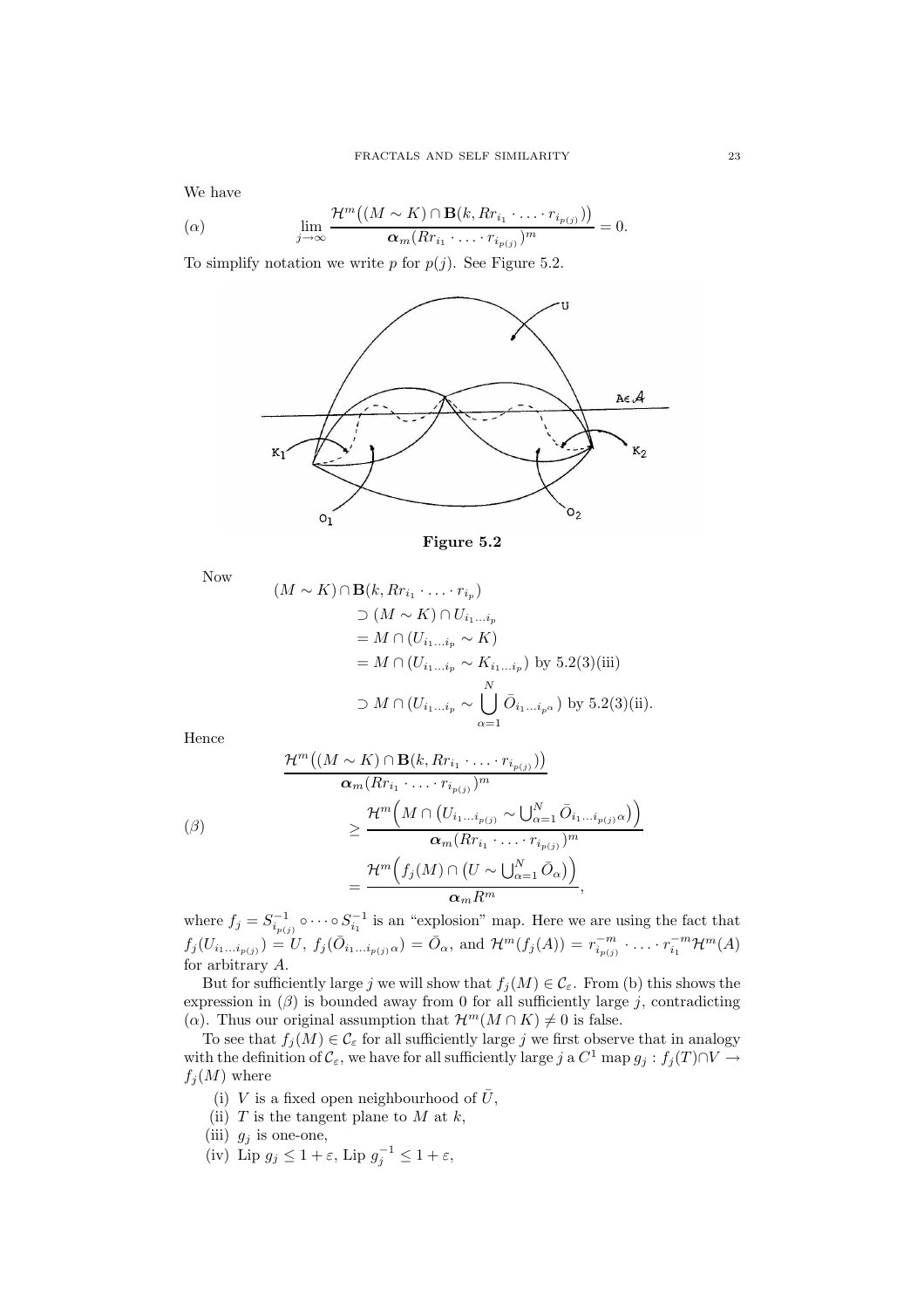(v)  $d(g_j(x), x) < \varepsilon/2$  for all  $x \in f_j(T) \cap V$ .

See for example [FH, 3.1.23]. But we do not know if  $f_iM \in \mathcal{A}$ . However, we can select an affine space  $A_i$  through k and  $k_i$  such that for all sufficiently large j,  $f_i(A_i) \cap U$  and  $f_i(T) \cap V$  are arbitrarily close in the topology on affine spaces introduced in (a). In particular there will exist  $\psi_j : f_j(A_j) \cap U \to f_j(T) \cap V$  such that Lip  $\psi_j = \text{Lip } \psi_j^{-1} = 1$  and  $d(\psi_j(x), x) < \varepsilon/2$  for all  $x \in f_j(A_j) \cap U$ .

Notice that  $f_j(A_j) \in \mathcal{A}$ , since  $f_j(k) \in f_j(A_j) \cap K_{i_{p(j)+1}} \subset A \cap \overline{O}_{i_p}$  and  $f_j(k_j) \in$  $f_j(A_j) \cap K_\alpha \subset A \cap \overline{O}_\alpha$  for some  $\alpha \neq i_{p(j)+1}$ .

Finally  $f_i(M) \in \mathcal{C}_{\varepsilon}$ , where in the definition of  $\mathcal{C}_{\varepsilon}$ , A is replaced by  $f_i(A_i)$ , f is replaced by  $g_i \circ \psi_i$ , and C is replaced by  $f_i(M)$ .

(2) **Remark.** In the terminology of [FH, 3.2.14], K is purely  $(\mathcal{H}^m, m)$  unrectifiable. In this respect the interest of the present theorem lies in the fact that it establishes pure  $(\mathcal{H}^m, m)$  unrectifiability for sets K such that  $\mathcal{H}^m(K) = \infty$  (provided  $m < D$ ). Unlike the examples in [FH, 3.3.19, 3.3.20] one cannot argue by using the structure theorems for sets having finite  $\mathcal{H}^m$  measure.

#### $(3)$  Example.

(a) If  $K = UK_i$  with the  $K_i$  disjoint, then the hypotheses of the theorem are easily seen to be satisfied if  $m = 1$ , where O is as in 5.2(2)(a), and  $U = O$ . For  $A \cap (U \sim \bigcup_{i=1}^N \bar{O}_i) = \emptyset$  iff  $A \subset (U \sim \bigcup_{i=1}^N \bar{O}_i)^c = U^c \cup \bigcup_{i=1}^N \bar{O}_i$ . But this latter cannot be true if  $A \in \mathcal{A}$ , since then A can be split into two disjoint non-empty components  $A \cap U^c$  and  $A \cap \bigcup_{i=1}^N \bar{O}_i$ .

(b) From Example 3.3(2) let O be the interior of the triangle  $(a_1, a_5, a_3)$ . Let  $U \supset O$  be a slightly larger open set also satisfying the open set condition and such that  $\partial U \cap \partial O = \{a_1, a_5\}$ . Suppose  $A \in \mathcal{A}$  where  $m = 1$ . If  $A \cap (U \sim \bigcup_{i=1}^4 \bar{O}_i) = \emptyset$ then it is straightforward to show  $\{a_1, a_5\} \subset A$ . But then  $(a_2, a_4) \subset A$ , which contradicts  $A \cap (U \sim \bigcup_{i=1}^4 \bar{0}_i) = \emptyset$  since  $(a_2, a_4) \subset U \sim \bigcup_{i=1}^N \bar{O}_i$ .

(4) **Remark.** Let us strengthen the hypotheses in (1) by taking A to be a onedimensional affine subspace. Then Mattila [MaP] has shown the existence of an  $\varepsilon > 0$ , depending only on S, such that for any m-dimensional  $C^1$  manifold M, dim  $(M \cap |\mathcal{S}|) \leq m - \varepsilon.$ 

In the same paper, Mattila also shows that under the hypotheses of  $5.3(1)$ , if  $m > D$ , then there are only two possibilities; either K lies in an m-dimensional affine subspace or  $\mathcal{H}^D(|\mathcal{S}| \cap M) = 0$  for every m-dimensional  $C^1$  manifold M.

5.5. Parameter Space. The orthogonal group  $O(n)$  of orthonormal transformations of  $\mathbb{R}^n$  is an  $n(n-1)/2$  dimensional manifold [FH, 3.2.28(1)], and hence the set of similitudes  $S = (a, r, O)$  in  $\mathbb{R}^n$  corresponds to an  $n(n - 1)/2 + (n + 1) =$  $(n^2 + n + 2)/2$  dimensional manifold. Thus every invariant set generated by some  $S = \{S_1, \ldots, S_N\}$  of similitudes in  $\mathbb{R}^n$  corresponds to a point in an  $N(n^2 + n + 2)/2$ dimensional manifold, which we call the *parameter space*. Oppenheimer [OP] has made a systematic computer analysis of a part of  $N = n = 2$ .

### 6. Integral Flat Chains

In this section we will see how integral flat chains, which will not normally be rectifiable, arise naturally in the context of self-similarity. In particular, the Koch curve of 3.3(2) supports a 1-dimensional integral flat chain in a natural way, and  $|S|$  in Example 3.3(3) supports a 2-dimensional integral flat chain provides  $D < 3$ (with  $D$  defined in 6.2(2)).

We make the *convention* that all currents we consider are integral flat chains, or chains for short.

We need to introduce a new metric, but first we need a lemma on the  $\mathcal{F}\text{-}\text{metric}$ .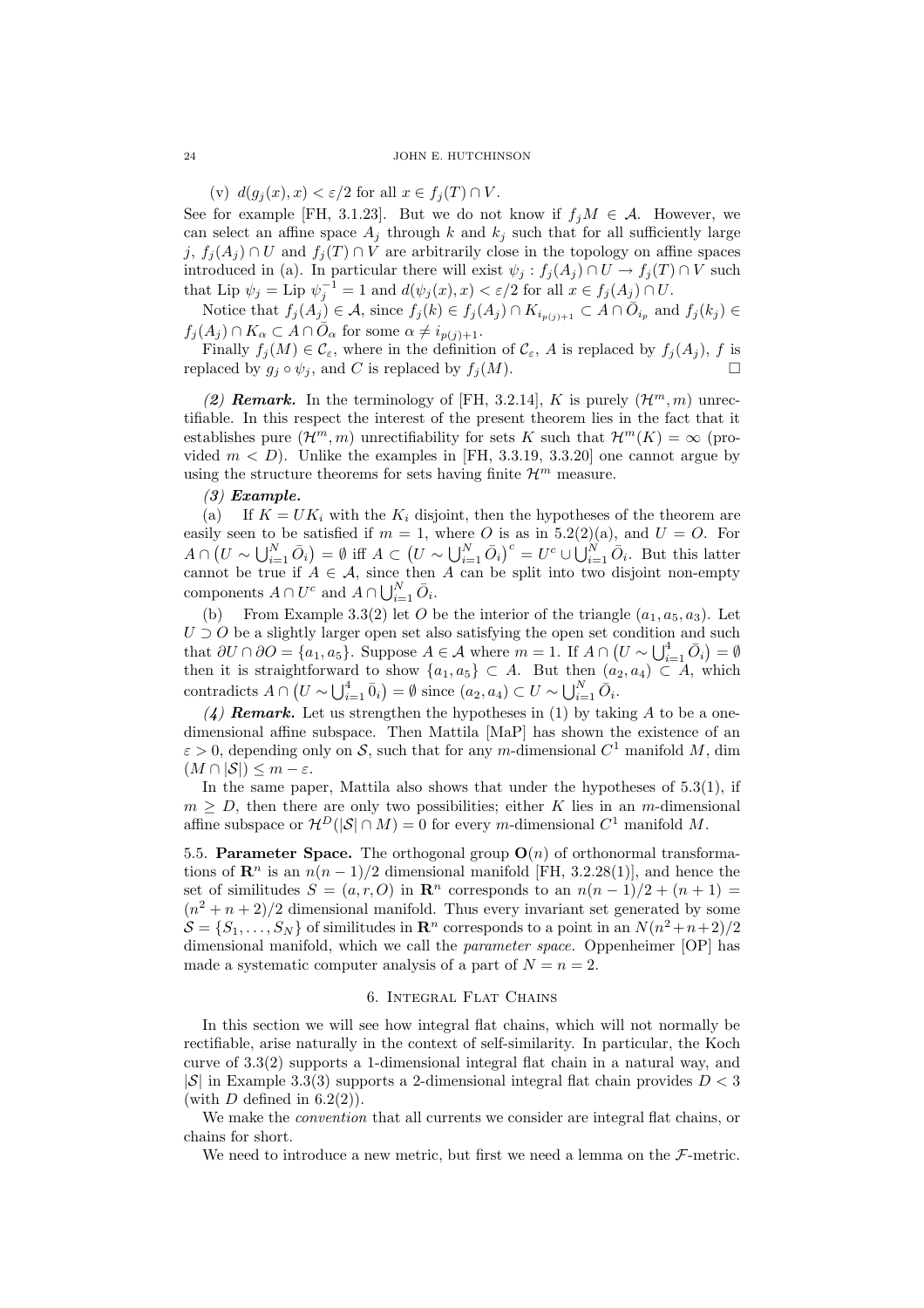### 6.1. The  $F$ -metric.

(1) Lemma. Suppose  $1 \le m \le n-1$ , T is a (not necessarily rectifiable) m-cycle, and  $\gamma = \gamma(m, n)$  is the isoperimetric constant of 2.7(5).

(i) If  $\mathcal{F}(T) < \gamma^{-m}$ ,  $T = \partial A + R$ , and  $\mathcal{F}(T) = \mathbf{M}(A) + \mathbf{M}(R)$ , then  $R = 0$ .

(ii) If  $\mathcal{F}(T) \leq \gamma^{-m}$ , then  $T = \partial A$  for some A such that  $\mathbf{M}(A) = \mathcal{F}(T)$ .

*Proof.* (i) We first remark that any T can be written as  $T = \partial A + R$  with  $\mathcal{F}(T) =$  $\mathbf{M}(A) + \mathbf{M}(R)$ , as noted in 2.7(5).

Assume the hypotheses of (i). If  $R = 0$  we are done, so suppose  $R \neq 0$ . Since  $\partial R = \partial T = 0$ , and  $\mathbf{M}(R) \leq \mathcal{F}(T) < \gamma^{-m}$ , there is an *m*-cycle D such that  $R = \partial D$  and  $\mathbf{M}(D) \leq \gamma [\mathbf{M}(R)]^{m+1/m}$  by 2.7(5). Hence  $\mathbf{M}(D) < \mathbf{M}(R)$ , since  $[\mathbf{M}(R)]^{1/m} \leq [\mathcal{F}(T)]^{1/m} < \gamma^{-1}$ . But then  $T = \partial(A+D)$  and  $\mathbf{M}(A+D) \leq$  $\mathbf{M}(A) + \mathbf{M}(D) < \mathbf{M}(A) + \mathbf{M}(R) = \mathcal{F}(T)$ , a contradiction.

(ii) Suppose  $\mathcal{F}(T) \leq \gamma^{-m}$  and let  $T = \partial A + R$  with  $\mathcal{F}(T) = \mathbf{M}(A) + \mathbf{M}(R)$ . Then the same argument as for (i) shows that  $R = \partial D$  with  $\mathbf{M}(D) \leq \mathbf{M}(R)$ . Hence  $T = \partial(A + D)$  and  $\mathbf{M}(A + D) \leq \mathbf{M}(A) + \mathbf{M}(D) \leq \mathbf{M}(A) + \mathbf{M}(R) = \mathcal{F}(T)$ . Thus  $\mathbf{M}(A + D) = \mathcal{F}(T)$  and so we are done  $\mathbf{M}(A+D) = \mathcal{F}(T)$ , and so we are done.

(2) We see the necessity of the condition  $\mathcal{F}(T) \leq \gamma^{-m}$  in the following example. Let  $T_r$  be a 1-cycle supported on  $\{x : |x| = r\} \subset \mathbb{R}^2$  with  $\mathbf{M}(T_r) = 2\pi r$ . Let  $A_r$  be the rectifiable 2-current supported on  $\{x : |x| \le r\} \subset \mathbb{R}^2$  such that  $\partial A_r = T$ and  $\mathbf{M}(A_r) = \pi r^2$ . Using the fact  $\gamma(1,2) = 4\pi$  [FH 4.5.14] and the constancy theorem [FH 4.1.7], one can show that if  $r \leq 2$ , then  $\pi r^2 = M(A_r) = \mathcal{F}(T_r)$ . If  $r > 2$ , then again by [FH 4.1.7]  $\partial C = T_r$  implies  $C = A_r$  and so  $\mathbf{M}(C) = \pi r^2$ (unless we allow C to have non-bounded support, in which case  $\mathbf{M}(C) = \infty$ ). But  $\pi r^2 > 2\pi r = \mathbf{M}(T_r) \geq \mathcal{F}(T_r).$ 

# 6.2. The C-metric.

(1) Definition. Let B be an  $(m-1)$ -boundary,  $m \ge 1$ . Then  $\mathcal{C}_B$  is the set of  $m$ -chains given by

$$
\mathcal{C}_B = \{ R \in \mathcal{F}_m : \partial R = B \}.
$$

(2) Definition. For  $R, S \in \mathcal{C}_B$  let

$$
\mathcal{C}(R, S) = \inf \{ \mathbf{M}(A) : A \in \mathcal{R}_{m+1}, R - S = \partial A \}.
$$

We now see that C is a complete metric on  $\mathcal{C}_B$  with the useful transformation result  $(3)(i)$ .

- (3) Lemma. Let B be an  $(m-1)$ -boundary,  $m \geq 1$ .
- (i) If  $f: \mathbf{R}^n \to \mathbf{R}^n$  is a proper Lipschitz map and Lip  $f = r$ , then  $\mathcal{C}(f_{\#}R, f_{\#}S) \leq$  $r^{m+1}\mathcal{C}(R,S).$
- (ii)  $\mathcal{F}(R, S) \leq \mathcal{C}(R, S)$ , and  $\mathcal{F}(R, S) = \mathcal{C}(R, S)$  if  $\mathcal{F}(R, S) \leq \gamma^{-m}$ .
- (iii) C is a complete metric on  $\mathcal{C}_B$ . The C- and F-topologies agree on  $\mathcal{C}_B$ .
- (iv) The infimum in the definition of  $\mathcal{C}(R, S)$  is realised for some  $A \in \mathcal{R}_{m+1}$ .

*Proof.* (i) is immediate from  $2.7(6)(c)$ .

The first assertion in (ii) is immediate, and the second follows from  $6.1(1)(i)$ .

To see that  $\mathcal{C}(R, S) < \infty$  let  $\mathcal{F}(R, S) = \lambda < \infty$  and by 2.7(6)(c) choose  $f = \mu_r$ such that  $\mathcal{F}(\mu_{r\#}R, \mu_{r\#}S) \leq \gamma^{-m}$  ( $\mu_r$  is defined in 2.3). Then  $\mathcal{C}(\mu_{r\#}R, \mu_{r\#}S) \leq$  $\gamma^{-m}$  and so by (i)  $\mathcal{C}(R, S) \leq r^{-(m+1)}\gamma^{-m}$ . The other properties of a metric are easily verified, noting in particular that if  $C(R, S) = 0$  then  $\mathcal{F}(R, S) = 0$  and so  $R = S$ .

The C- and F-topologies clearly agree on  $\mathcal{C}_B$ . Since a sequence is  $\mathcal{C}_B$ -Cauchy iff it is F-Cauchy,  $\mathcal{C}_B$  is closed in  $\mathcal{F}_m$  in the F-metric, and F is a complete metric on  $\mathcal{F}_m$ , it follows C is a complete metric on  $\mathcal{C}_B$ .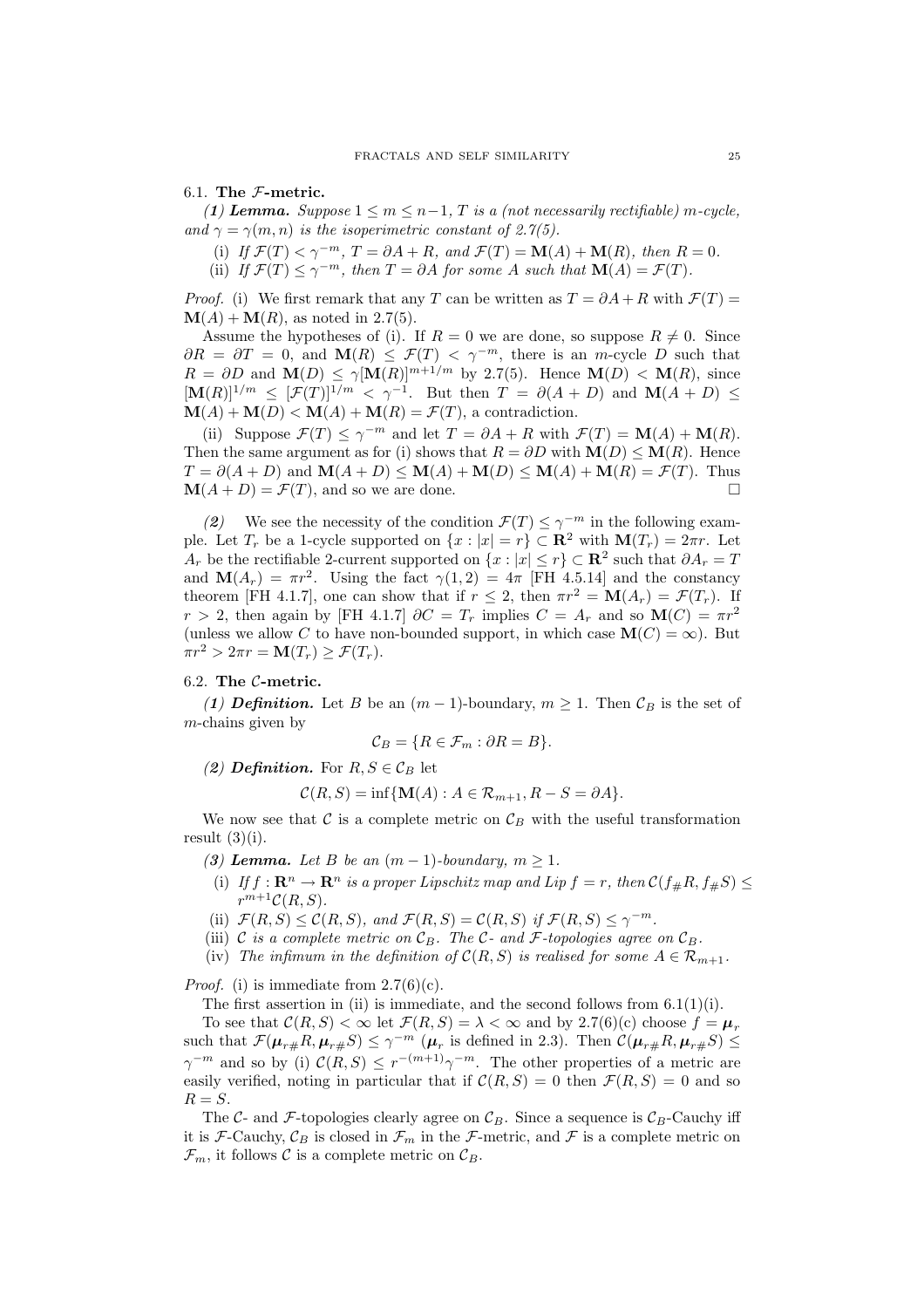To prove (iv) suppose  $\mathcal{C}(R, S) = \lambda$  and let  $T_j \in \mathcal{R}_{m+1}, \partial T_j = R - S, \mathbf{M}(T_j) \to \lambda$ . Let **B**(0, *r*) be some ball large enough to include spt  $(R - S)$ , and let  $f : \mathbb{R}^n \to$  $\mathbf{B}(0,r)$  be a retraction map with Lipschitz constant 1. Let  $T'_j = f_{\#}T_j$ . Then spt  $T'_j \subset \mathbf{B}(0,r)$  and  $\mathbf{M}(T'_j) \leq \mathbf{M}(T_j)$  by 2.7(6). We can apply the compactness theorem of 2.7(5) to  $T'_j - T'_1$  and extract a convergent subsequence with limit  $A - T'_1$ , say. From 2.7(6) it follows  $\mathbf{M}(A) \leq \lambda$  and hence  $\mathbf{M}(A) = \lambda$ . Furthermore  $\partial A = B - S$ , and so A is the required current.  $R - S$ , and so A is the required current.

6.3. Invariant Chains. Suppose  $S = \{S_1, \ldots, S_N\}$  are proper contraction maps on  $\mathbb{R}^n$ , not necessarily similitudes.

(1) **Definition.** For any k-chain T, we let  $\mathcal{S}(T) = \sum_{i=1}^{N} S_{i\#}(T)$ ; also  $\mathcal{S}^{0}(T) =$  $T, S^1(T) = S(T), S^{p+1}(T) = S(S^p(T))$  if  $p \ge 1$ .

From 2.7(6),  $S : \mathcal{F}_k \to \mathcal{F}_k$  and is a continuous linear operator which commutes with ∂.

(2) Suppose now that Lip  $S_i = r_i$ , and let D be specified by  $\sum_{i=1}^{N} r_i^D = 1$ as in 5.1(3), but recall that here the  $S_i$  are not necessarily similitudes. Let m be the unique integer given by  $m \leq D \leq m+1$ . Now suppose  $m \geq 1$ , B is an  $(m-1)$ -boundary, and  $\mathcal{S}(B) = B$ . As examples consider 3.3(2) with  $m = 1$  and  $B = [[(1,0)]] - [[(0,0)]]$ , or 3.3(3) with  $m = 2$  and  $B = N$ . Finally let  $\theta = \sum_{i=1}^{N} r_i^{m+1}$ and note that  $\theta < 1$ .

(3) **Theorem.** Under the hypotheses of  $(2)$  the following hold

- (i) S is a contraction map on  $\mathcal{C}_B$  in the C-metric.
- (ii) There is a unique m-chain  $T \in \mathcal{C}_B$  such that  $\mathcal{S}(T) = T$ .
- (iii) If  $R \in \mathcal{C}_B$ , then  $\mathcal{S}^p(R) \to T$  in the *F*-metric (and *C*-metric).
- (iv) If  $R \in \mathcal{C}_B$  and  $\mathcal{S}(R) R = \partial A$  with  $a \in \mathcal{R}_{m+1}$  (which is always possible by 6.2(3)) then  $A_0 = \sum_{p=0}^{\infty} S^p(A) \in \mathcal{R}_{m+1}$  with convergence in the **M**-norm, and  $T = R + \partial A_0$ .

*Proof.* First note that for any  $D \in \mathcal{F}_{m+1},$ 

$$
\mathbf{M}(\mathcal{S}(D)) = \mathbf{M} \sum_{i=1}^{N} S_{i\#} D \le \sum_{i=1}^{N} \mathbf{M}(S_{i\#} D)
$$
  
 
$$
\le \sum_{i=1}^{N} r_{i}^{m+1} \mathbf{M}(D) \text{ (by 2.7(6)(c)) } = \theta \mathbf{M}(D).
$$

We now show (i). If  $R \in \mathcal{C}_B$  then  $\mathcal{S}(R) \in \mathcal{C}_B$  since  $\partial(\mathcal{S}(R)) = \mathcal{S}(\partial R) = \mathcal{S}(B) =$ B. Next suppose by 6.2(3)(iv) that  $R_1 - R_2 = \partial C$  with  $C_{\mathcal{B}}(R_1, R_2) = M(C)$ . Then

$$
\mathcal{S}(R_1 - R_2) = \mathcal{S}(\partial C) = \partial(\mathcal{S}(C)),
$$

and  $\mathbf{M}(\mathcal{S}(C)) \leq \theta \mathbf{M}(C)$ . Hence  $\mathcal{C}_B(\mathcal{S}(R_1), \mathcal{S}(R_2)) \leq \theta \mathcal{C}_B(R_1, R_2)$ .

(ii) and (iii) follow immediately, using  $6.2(3)$ .

To establish (iv), suppose  $R \in \mathcal{C}_B$ ,  $\mathcal{S}(R) - R = \partial A$ ,  $A \in \mathcal{R}_{m+1}$ . Then  $\mathbf{M}(\mathcal{S}^p(A)) \leq \theta \mathbf{M}(\mathcal{S}^{p-1}(A))$  and so  $\mathbf{M}(\mathcal{S}^p(A)) \leq \theta^p \mathbf{M}(A)$ . Thus  $A_0 = \sum_{p=0}^{\infty} \mathcal{S}^p(A)$ converges in the  $M$ -norm. Thus  $A_0$  is a chain of finite mass and hence rectifiable by  $2.7(4)$ . Finally

$$
\partial A_0 = \sum_{p=0}^{\infty} \partial S^p(A) = \sum_{p=0}^{\infty} S^p(\partial A) = \sum_{p=0}^{\infty} S^p(S(R) - R) = \lim_{p \to \infty} (S^p(R) - R) = T - R.
$$

(4) We can often take particularly simple chains for R and A in (3)(iv). For example in 3.3(2) we can take  $R = [[a_1, a_5]]$  and  $A = [[a_2, a_3, a_4]]$  to be the obvious oriented simplices [FH, 4.1.11].